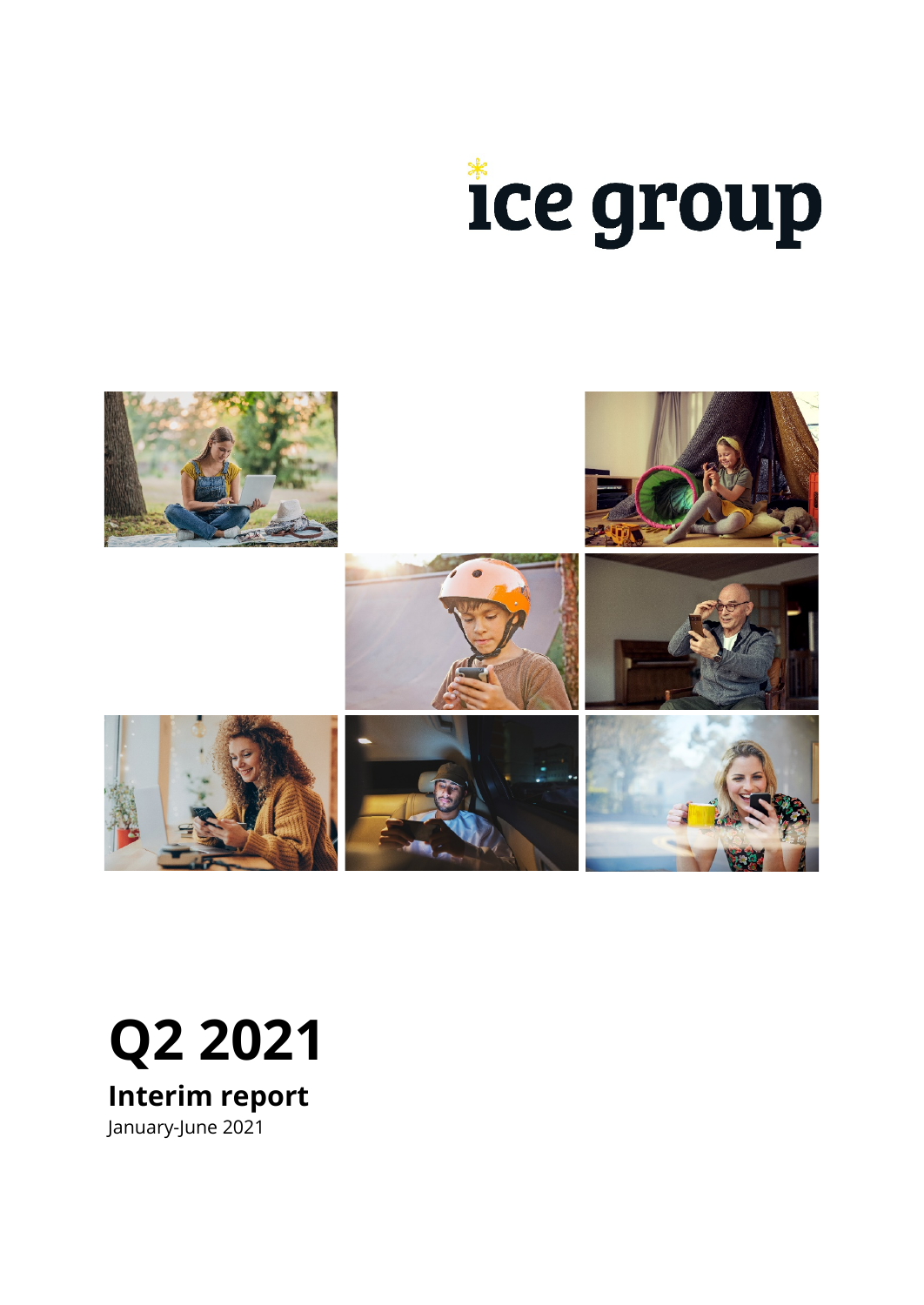## **CEO summary**

Ice Group delivered a record high adjusted EBITDA result in the second quarter of 2021, ending at NOK 97 million compared to NOK 2 million in the same quarter last year. Operating margins are seeing significant increases indicating new earning levels for Ice group. This is a result of our strategic long-term efforts to improve customer offering, network performance, cost position and deliver continuous customer growth.

Total operating revenue in the quarter was NOK 562 million, a 13% increase from the second quarter last year (NOK 497 million), while smartphone service revenue was up 14% to NOK 434 million (382).

Same as the first quarter this year, also the second quarter was affected by large parts of Norwegian society being in lockdown because of increasing levels of Covid-19. Our own and most of the bigger retail stores of our partners have therefore been temporarily closed, negatively affecting sales in the quarter. However, we continue to grow our customer base and added 13,000 new subscribers in the second quarter, maintaining our market leading win rate in the B2C segment. This is higher than the previous quarter, and approximately at the same level as last year's second quarter, which also was partly impacted by closure of retail stores because of the Covid-19 outbreak. With shopping centres now fully re-opened and vaccination rates increasing, we expect that sales will normalize in the second half of the year.

We are used to adapting to changes in customer sentiment, technology developments, product offerings, competitive position, regulatory framework, etc. We have now also seen impacts by other factors, for example Covid-19. We need to continuously adapt our business and product offering as a response – and to be at the fore-front of the market. We are looking at our business plan to evaluate any room for amendments for boosting our market position. Capital structure and financing are related aspects to this.

Our efforts to increase customer satisfaction and further improve customer offerings are paying off, reducing smartphone churn further to 20% in the second quarter. This is the lowest quarterly churn ever reported for Ice Group. Churn reduction efforts continues to be a focus for the Ice team to increase the customer experience and further improve the net growth. Our efforts in improving customer experience are also showed by Ice once again winning the award for the best customer care in mobile in Norway. The Covid-19 related lockdowns have also reduced customer mobility somewhat in the second quarter and this has had a minor positive effect on our churn.

In June, Ice announced a summer campaign together with streaming service Strim, offering free streaming and Data Freedom throughout the summer. We also launched a Family package with included insurance for ID theft and safe e-commerce. These products are the first steps into value added services for Ice, and products like these are intended to improve customer loyalty, sales and ARPU going forward. ARPU improved steadily to NOK 226 in this year's second quarter compared to the corresponding quarter last year (223). Retail store sales generally represent higher ARPU compared to other sales channels. The temporary closure of retail stores has therefore also affected ARPU negatively in the second quarter 2021.

Further network build-out is still key to our business plan and improved profitability going forward. We added 81 new smartphone base stations in the second quarter, bringing the total to 3,071. This run-rate is in line with Ice Group's guidance of adding between 300 and 500 base stations in 2021.

Increasing share of data and voice traffic in Ice Group's own network is a key enabler for improved profitability and quality of services. On-net share of voice traffic continued its positive growth in the second quarter 2021, ending at 71% in the quarter. This is up from 68% in the previous quarter and up from 43% in the corresponding quarter last year. Average data on-net ended at 90% in the second quarter of 2021, stable from the previous quarter and an increase from 84% in the second quarter last year.

In sum, our operational and financial parameters continue to point in the direction we want them to, even though sales were disappointing due to Covid-19 lockdown. The second quarter as a whole – including macro effects outside our control – demonstrates our strong platform, the scale effects in our business and our competitive advantages. I want to give credit to my colleagues who make such a fantastic effort for Ice during another Covid-19 lock-down. We have now delivered 25 consecutive quarters of smartphone subscription growth and remain confident that we will continue to win market share and improve margins strongly going forward.

**EIVIND HELGAKER** CEO

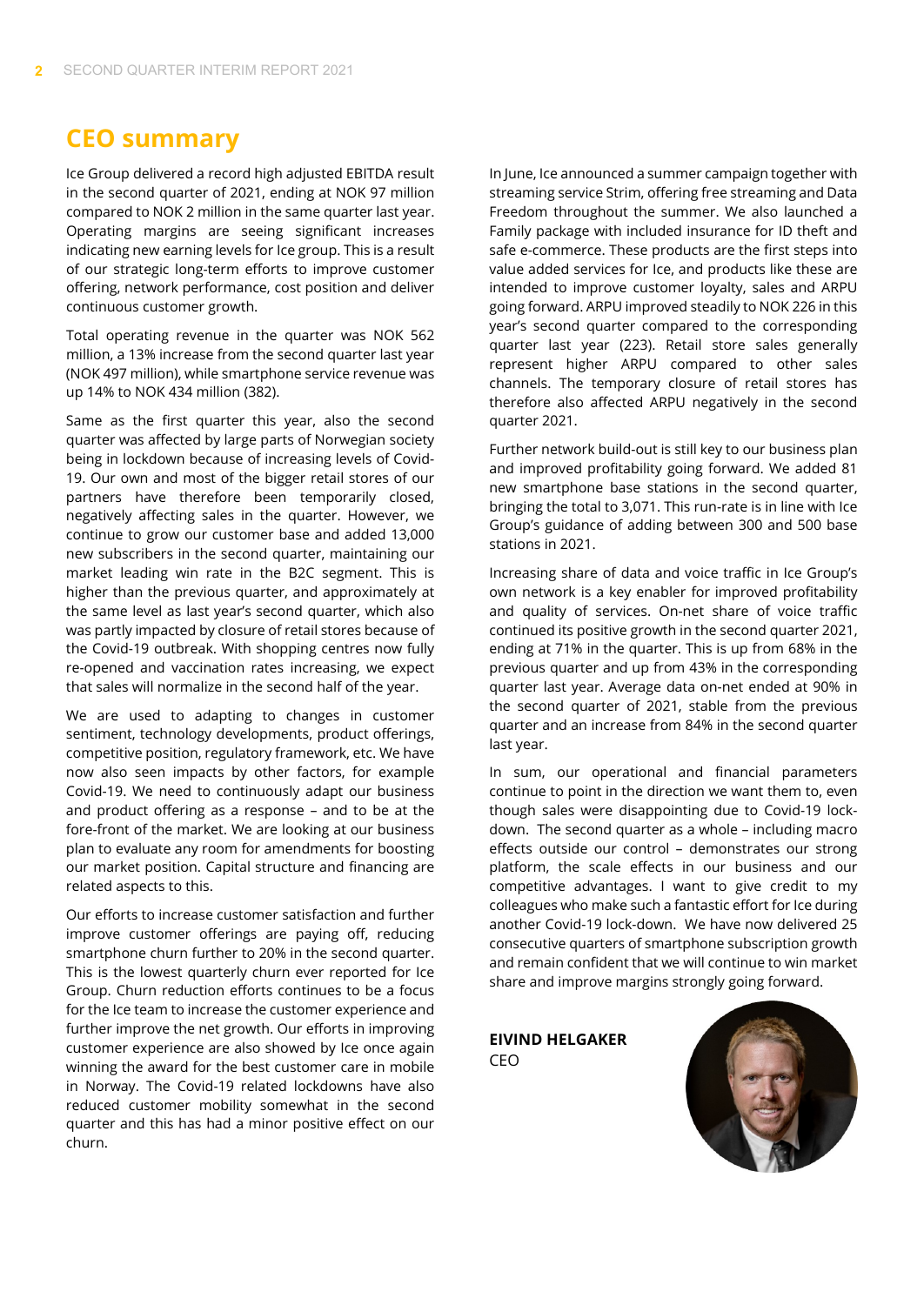## **Second quarter highlights**

- **663k smartphone subscriptions at the end of the second quarter**
- **Total service revenues of NOK 514 million (460), representing a y-o-y growth of 12%**
- **Smartphone service revenues grew by 14% y-o-y to NOK 434 million (382)** 案。
- **Adjusted EBITDA of NOK 97 million (2)**
- **Net result NOK -194 million (-181)** sie i
- **Churn (annualised) reduced to 20 %, a 4 %-point reduction y-o-y** sie -

## **Key figures**

|                                                          | Second Quarter |        |        | Jan-Jun |        |
|----------------------------------------------------------|----------------|--------|--------|---------|--------|
| <b>NOK millions</b>                                      | 2021           | 2020   | 2021   | 2020    | 2020   |
| Total service revenues                                   | 514            | 460    | 1,023  | 915     | 1,910  |
| Smartphone service revenues                              | 434            | 382    | 860    | 760     | 1,593  |
| NRA cost                                                 | $-47$          | $-114$ | $-90$  | $-225$  | -441   |
| NRA cost as share of smartphone service revenues         | 11%            | 30%    | 10%    | 30%     | 28%    |
| EBITDA adjusted                                          | 97             | 2      | 182    | 6       | 41     |
| EBITDA adjusted - margin                                 | 17%            | 0%     | 16%    | 1%      | 2%     |
| Net result for the period                                | $-194$         | $-181$ | $-457$ | $-600$  | $-974$ |
| CAPEX excluding contracts with customers                 | 124            | 161    | 253    | 308     | 666    |
| Cash flow for the period                                 | $-641$         | $-337$ | $-236$ | $-571$  | $-411$ |
| No. of smartphone subscriptions, thousand                | 663            | 598    | 663    | 598     | 639    |
| No. of mobile broadband subscriptions, thousand (Norway) | 73             | 84     | 73     | 84      | 78     |
| Smartphone ARPU (Average Revenue Per User - in NOK)      | 226            | 223    | 226    | 224     | 228    |
| Smartphone churn (annualised)                            | 20%            | 24%    | 20%    | 26%     | 25%    |
| Smartphone base stations in service                      | 3,071          | 2,470  | 3,071  | 2,470   | 2,887  |
| Average data on-net share                                | 90%            | 84%    | 90%    | 83%     | 84%    |
| Average Voice on-net share                               | 71%            | 43%    | 69%    | 40%     | 50%    |

405

 $-641$ 

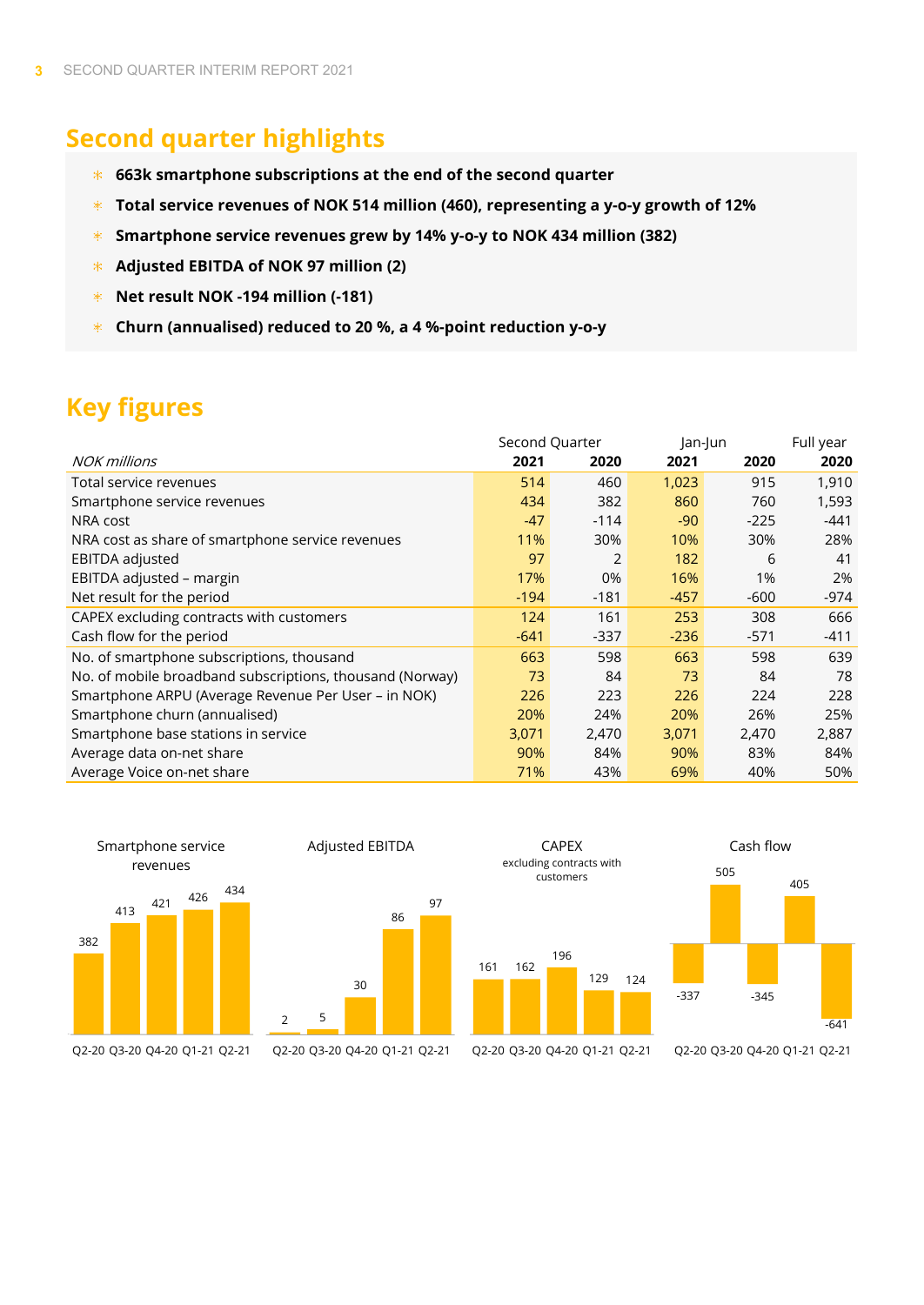

## **Operational development**

**Total smartphone subscribers** at the end of the second quarter 2021 was 663,000, an increase of 13,000 during the quarter and an increase of 24,000 during first half of 2021. Sale of subscriptions has been negatively affected by the temporary closure of retail stores because of the Covid-19 outbreak. New subscriptions are at approximately the same level as the first half last year, which was also affected by the closure of retail shops because of Covid-19.

**Smartphone ARPU** for the second quarter of 2021 was NOK 226, up from NOK 223 in the corresponding quarter last year and flat from the previous quarter. Retail store

sales generally represent higher ARPU compared to other sales channels. As such, the temporary closure of Ice Group's retail stores has affected ARPU negatively in the first quarter 2021.

**Smartphone churn** ended at 20% for the second quarter of 2021, the lowest quarterly churn ever reported. This is down from 24% in the second quarter of 2020 and down from 21% in the previous quarter. Reducing churn further remain high on the Group's agenda. Covid-19 related lockdowns are likely to have contributed towards somewhat lower customer mobility in the second quarter and this has had a positive effect on churn.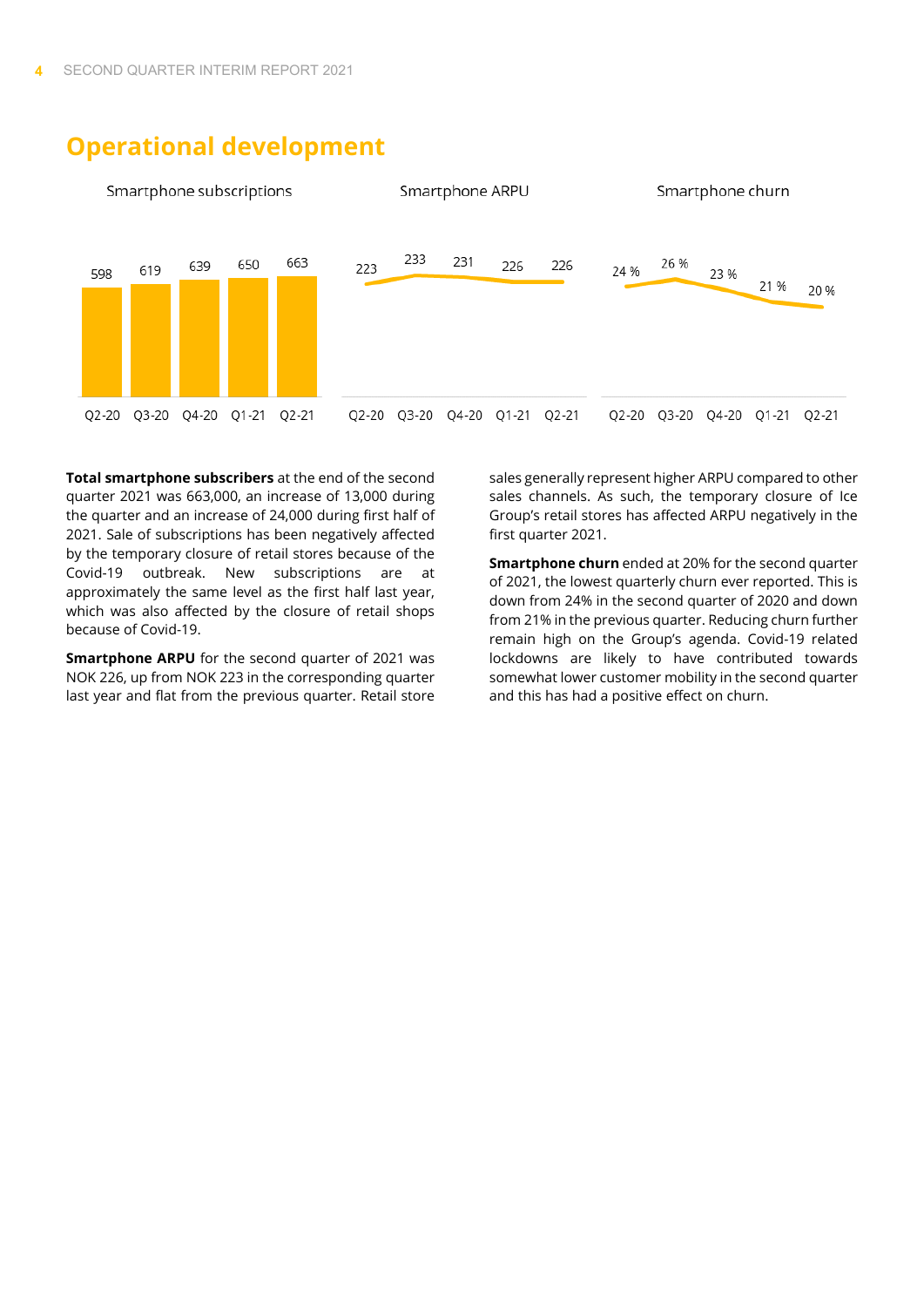

**Total number of smartphone base stations** at the end of the second quarter 2021 was 3,071, an increase of 81 during the quarter. This is at a good level given the challenges posed by the ongoing Covid-19 pandemic and on track with the Group's guidance of adding between 300 and 500 base stations in 2021.

**On-net shares** continue to develop positively as the population coverage improves. On-net share of data was 90% in the second quarter of 2021, up from 84% in the same quarter last year and flat from the previous quarter. The data on-net share now peaks above 90%, showing the positive development in on-net share. Onnet share of voice continued the very positive growth in the second quarter 2021, ending at 71% in the quarter. This is up from 68% in the previous quarter and up from 43% in the corresponding quarter last year. Increasing share of data and voice traffic in the Group's own network is a key enabler for improved profitability and quality of services.

**National roaming costs as share of smartphone service revenues** was 11% in the second quarter of 2021, a significant reduction from 30% in the same quarter last year, reflecting the lower cost level of the new NRA agreement that came into effect on 1 January 2021. National roaming costs as share of smartphone service revenues is expected to continue to decline as the network coverage improves.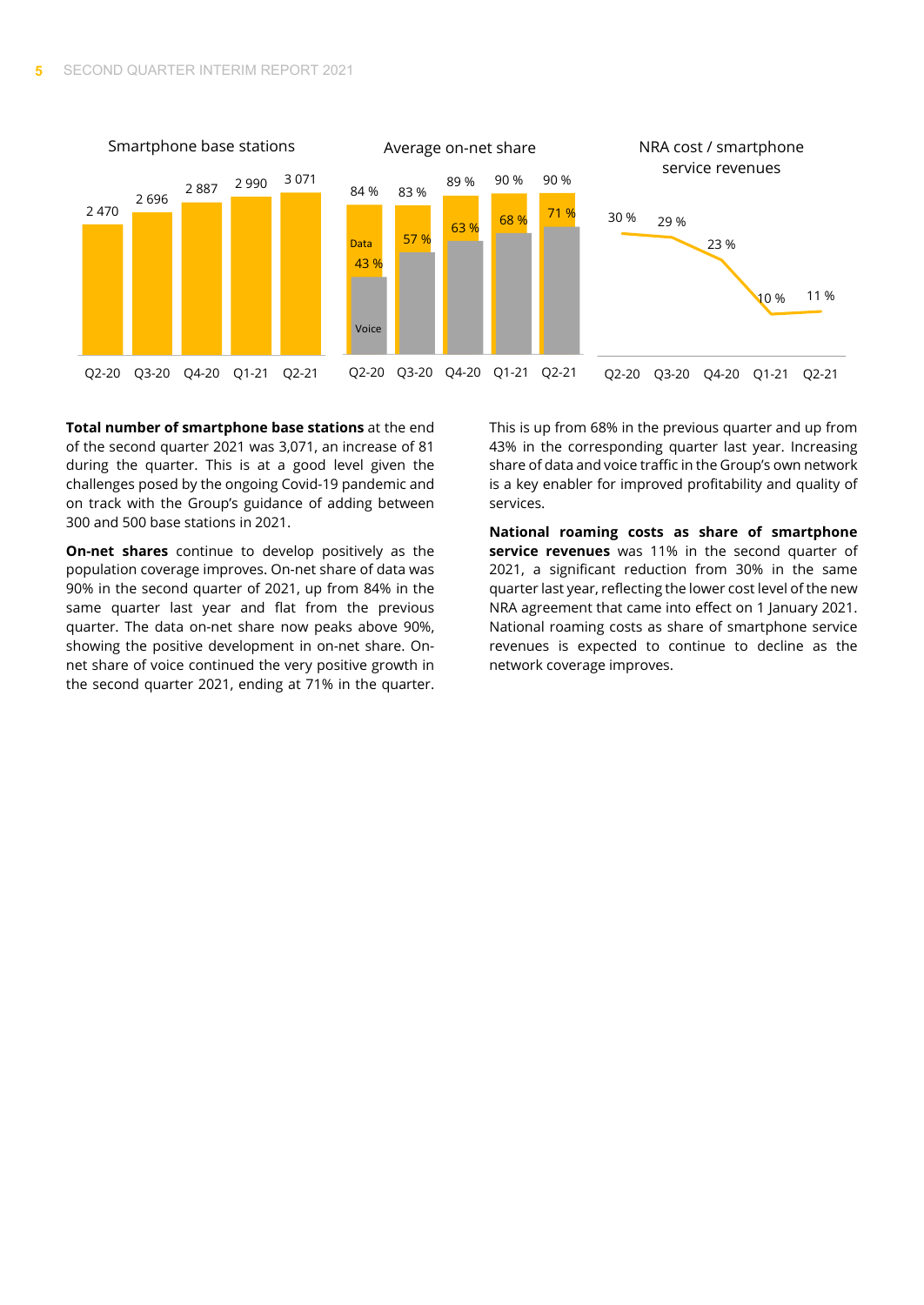## **Financial review**

The comments below are related to Ice Group's development in 2021 compared to 2020.

#### Turnover, expenses and profit

The service revenue for the first half of 2021 amounted to NOK 1,023 million (915) of which the second quarter reported NOK 514 million (460), a y-o-y growth of 12% for the first half and 12% for the quarter.

The cost for the National Roaming ("NRA") for the first half amounted to NOK 90 million compared with NOK 225 million, NOK 47 million (114) for the quarter, a y-o-y decrease of 59% due to the new NRA-agreement that came into effect from 1 January 2021.

The operating expenses for the first half amounted to NOK 305 million compared with NOK 261 million, NOK 156 million compared with NOK 125 million for the quarter. The operating result for the first half improved to NOK -109 million compared with NOK -253 million, NOK -50 million compared with NOK -136 million for the quarter.

The net financial items for the first half ended at NOK - 349 million compared with NOK -346 million, NOK -144 million compared with NOK -44 million for the quarter, positively affected by net currency gains in the second quarter of 2020.

Non-recurring and non-operational expenses identified during the first half of 2021 amounted to net NOK 5 million (16), presenting an EBITDA adjusted y-o-y improvement from NOK 6 million to NOK 182 million for the first half and a 15%-points margin improvement from 1% to 16% of revenues. For the quarter, non-recurring and non-operational expenses amounted to NOK 3 million (10), giving an EBITDA adjusted of NOK 97 million (2). Non-recurring items are mainly related to sharebased compensation expenses.

#### Capitalised expenditure (CAPEX)

The Group's acquisition of non-current assets during the first half of 2021 amounted to NOK 253 million (308), NOK 124 million (161) for the quarter. The investments are mainly related to the smartphone network build-out project in Norway, both on existing and new sites as well as on core modernisation and IT.

The Group capitalises costs related to contracts with customers as other non-current assets in accordance with IFRS 15. These investments are presented within the working capital in the consolidated statement of cash flows and amounted to NOK 102 million (124) for the first half of 2021, NOK 53 million (73) for the quarter.

#### Cash flows

Cash flow from *operating activities* for the first half of 2021 was NOK 294 million (45), NOK 281 million (0) for the quarter. The increase is due to higher cash flows from working capital and increase in EBITDA.

The period's cash flow from *investing activities* was NOK -253 million (-306), NOK -124 million (-159) for the quarter.

Cash flow from *financing activities* was NOK -277 million (-310) for the first half of 2021, NOK -798 million (-178) for the quarter. Financing activities in 2021 holds the net proceeds from the NOK 1,400 million bond issue in March 2021 and the bond repayment of NOK 1,400 million, where NOK 697 million was paid in the second quarter. The Group paid NOK 104 million (121) in interest on borrowings in the first half, NOK 52 million (61) in the quarter. NOK -139 million (-135) relates to lease liability payments for the first half, NOK -49 million (-62) in the quarter.

#### Financial position

The total assets of the Group were NOK 6,184 million (6,267) at the end of the period, of which total noncurrent assets were NOK 5,365 million (5,416). Total equity ended at -2,200 million (-1,575). The Group's cash position at the end of the period was NOK 542 million (618). The Group's borrowings were NOK 5,028 million (4,466) at the end of the period, of which NOK 520 million (0) is current borrowings.

#### Covid-19 impact

Covid-19 continued to have a negative impact on the Group in the second quarter due to travel restrictions leading to a lack of international roaming revenues.

The financial markets have normalised after the initial lows allowing Ice Group to refinance its secured bond at favourable terms in the first quarter of 2021. However, the uncertainty surrounding Covid-19 implies a continuing risk going forward. This risk and potential mitigating measures is reflected in the Group's guidance and outlook.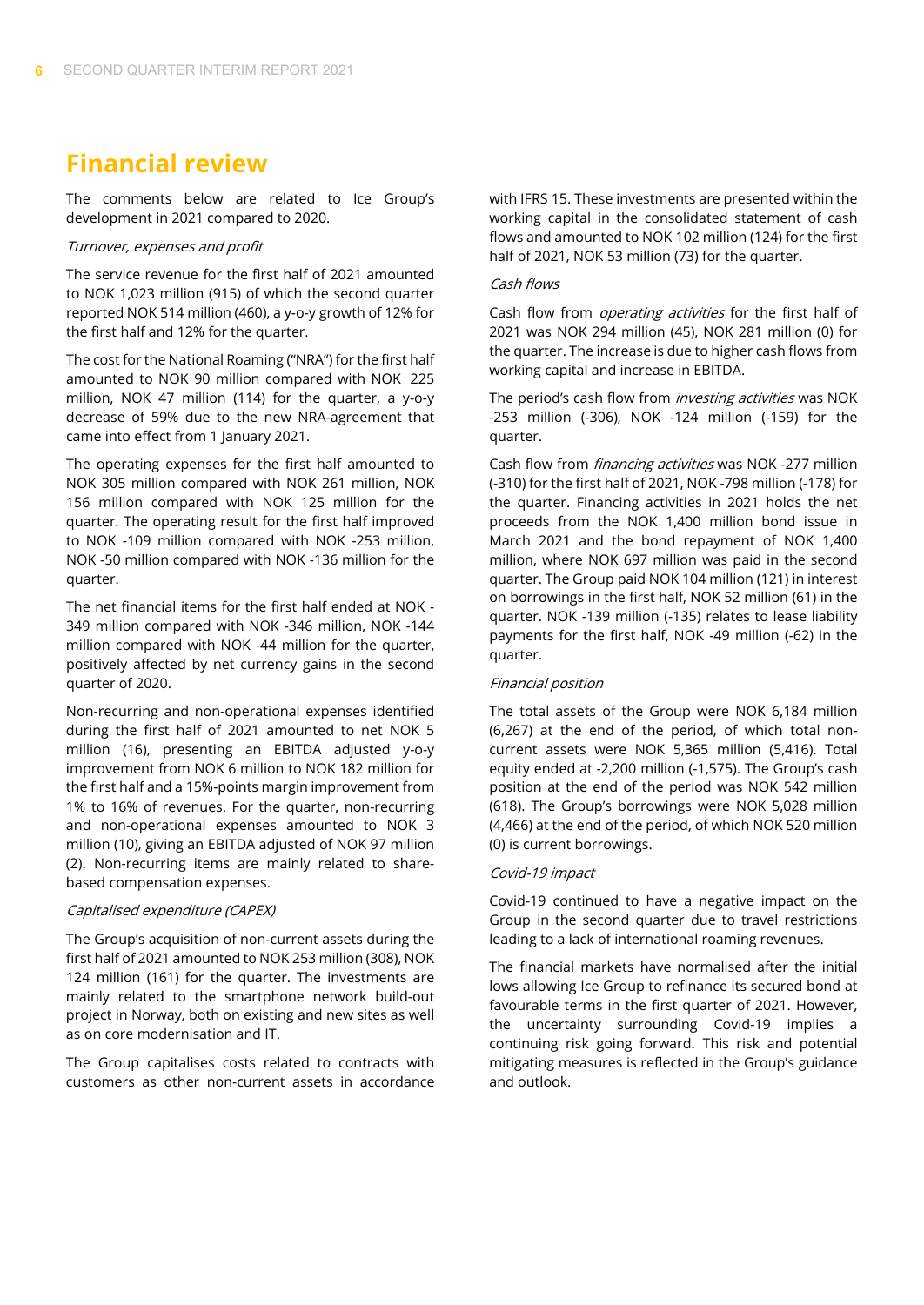#### **Personnel and organisation**

At the end of the period, the number of employees in the group amounted to 280 (253 FTEs) versus 229 for the equivalent period the previous year, an increase of 51 employees for the year. Including external resources, such as dedicated people with contract suppliers and subcontractors, the Group employed 402 (377) people.

#### **Related party transactions**

No transactions with related parties during the period.

#### **Risks and uncertainties**

Ice Group's continuing operations are in the highly competitive and regulated mobile telecommunications industry in Norway and is exposed to certain risks that could have impact on earnings or its financial position. Ice Group has defined risk as anything that could have a material adverse effect on the achievement of its goals or activities. Risks can be threats, uncertainties or lost opportunities relating to Ice Group's current or future operations. Ice Group divides the risks into related to the industry in which the company operates, risk related to the operations of the group and risks related to financing of the business. The most significant risks and uncertainties that are expected to remain for the next three months are described below.

The COVID-19 pandemic outbreak shows that disease outbreaks can put significant restrictions on the prerequisites for continuing operations of assets, including movement of people and their ability to get to their place of work. Such restrictions on and the outbreak itself could have an adverse impact on Ice Group's business, including on supply of both network equipment and handsets or other customer premises, equipment, and could also impact the availability and performance of service staff with our suppliers. A general reduction in macroeconomic activity, both domestic and international, following the COVID-19 disease outbreak could directly impact the growth and/or demand for the services Ice Group provides, which could result in lower service revenues, and thereby have a material adverse effect on Ice Group's business, financial condition and results of operations.

As significant industry risks management identifies the risk that the earnings and financial condition could be affected by the general conditions within the telecommunications industry, the regulatory environment being a significant component as well as the continuing rapid technological development, both which could increase competition, and thereby potentially limit the Groups' ability to increase or maintain its market share or product prices, or require the Company to make substantial additional capital investments.

As significant operational risks, management sees the risk that it may not be able to successfully carry out its strategy or realise any or all of its anticipated gains in market share, higher ARPU and cost scalability. It also identifies that it is dependent on a national roaming agreement until it has sufficient coverage through its own network in order to secure access to a network when customers travel outside of Ice Group's own network coverage. The related strategy to build out the network faces the risks of being dependent on suppliers and vendors in order to continue its investments in maintaining, upgrading and expanding its technical network. Furthermore, there is a risk of significant IT or network outages in the future, which could harm the company's reputation, and thereby the ability to grow the revenues. Ice Group's networks are also vulnerable to damage or service interruptions, including interruptions or data breaches coming from targeted cyber-attacks. As another operational risk, management identifies the risk of financial loss, disruption or damage to Ice Group's reputation from some sort of failure of its information technology systems, or loss, alteration or unauthorised disclosure of personal data handled by the Group.

Amongst financing risks, the Group has a substantial amount of debt and debt service obligations and exposure to currency movements. As a result of this, the Group may be required to dedicate a large portion of its cash flow from operations to service debt and fund repayments on the Group's debt, thereby reducing the availability of its cash flow to fund working capital, capital expenditures and other general corporate purposes and restrict its ability to distribute dividends. Further, the Group's substantial debt may limit the Group's flexibility in planning for, or reacting to, changes in the Group's business or the industry in which it operates, limit the Group's ability to raise equity capital in the future, limit the ability to refinance current debt or raise additional debt and/or restrict the Group from making strategic acquisitions, investments or exploiting business opportunities or the ability to successfully implement its business strategy. Participation in frequency licences auctions held by the authorities is necessary for the Group to continue to grow, and the outcome of those auctions may impact the Group's competitive position.

#### **Guidance and outlook**

The continued smartphone network build-out in Norway is a key element in Ice Group's business plan. In 2021, the plan is to introduce between 300 and 500 new base stations. This will increase our population coverage and share of on-net data and voice.

The total cost of national roaming is expected to be approximately NOK ~200 million in 2021.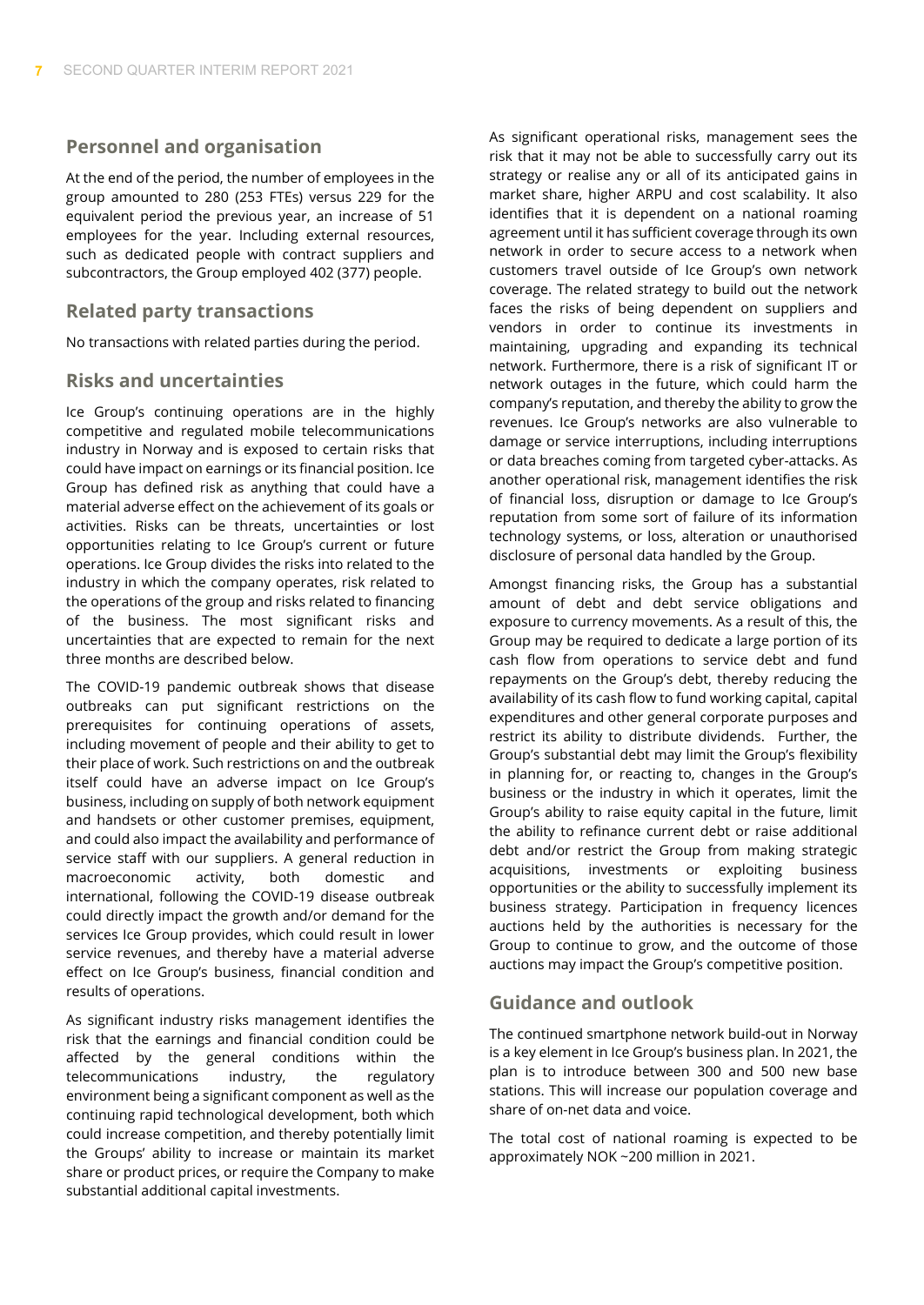The Group expects to have a capex to sales ratio, excluding contracts with customers. of approximately 20- 25% in 2021.

Further the Group expects to deliver an adjusted EBITDA margin of 15-20% in 2021.

#### **Events after the closing of the period**

On 8 August 2021, Ice Group ASA announced that the court has decided that the main hearing regarding the legal dispute described in note 8, originally scheduled for September 2021, will be rescheduled. A new date has not yet been set. Refer to note 9 for further information.

#### **Legal disclaimer**

Certain statements in this Ice Group ASA report are forward-looking and the actual outcomes may be materially different. In addition to the factors discussed, other factors could have an impact on actual outcomes. Such factors include developments for customers, competitors, the impact of economic and market conditions, national and international legislation and regulations, fiscal regulations, fluctuations in exchange rates and interest rates and political risks.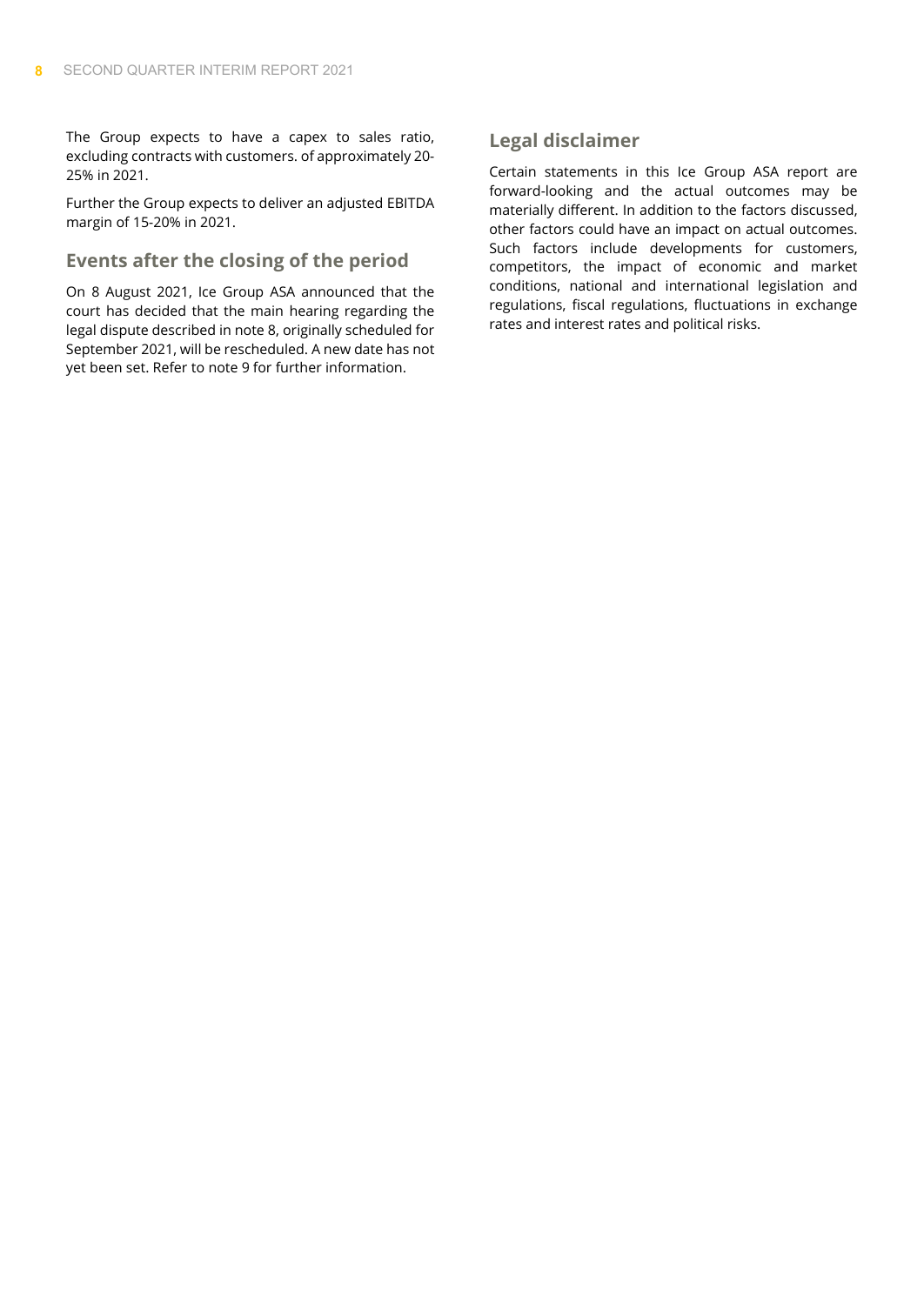## **CONDENSED CONSOLIDATED INTERIM FINANCIAL REPORTS**

#### **CONDENSED CONSOLIDATED STATEMENTS OF COMPREHENSIVE INCOME**

|                                                    | Second Quarter |                | Jan - Jun   |          | Full year |
|----------------------------------------------------|----------------|----------------|-------------|----------|-----------|
| <b>NOK</b> millions<br>Note                        | 2021           | 2020           | 2021        | 2020     | 2020      |
| 4, 5<br>Service revenue                            | 514            | 460            | 1,023       | 915      | 1,910     |
| Other operating revenue<br>5                       | 48             | 38             | 90          | 73       | 184       |
| <b>Total operating revenue</b><br>4, 5             | 562            | 497            | 1,113       | 988      | 2,094     |
|                                                    |                |                |             |          |           |
| National roaming expenses                          | $-47$          | $-114$         | $-90$       | $-225$   | $-441$    |
| Operating expenses                                 | $-156$         | $-125$         | $-305$      | $-261$   | $-576$    |
| Sales and administrative expenses                  | $-211$         | $-220$         | $-418$      | $-405$   | $-816$    |
| Employee benefit expenses                          | $-54$          | $-46$          | $-123$      | $-108$   | $-245$    |
| Depreciation, amortisation, impairment losses<br>7 | $-144$         | $-128$         | $-286$      | $-243$   | $-528$    |
| <b>Total operating expenses</b>                    | $-612$         | $-633$         | $-1,222$    | $-1,241$ | $-2,606$  |
|                                                    |                |                |             |          |           |
| <b>Operating result</b>                            | $-50$          | $-136$         | $-109$      | $-253$   | $-512$    |
|                                                    |                |                |             |          |           |
| Financial items - net<br>6                         | $-144$         | $-44$          | $-349$      | $-346$   | $-464$    |
| <b>Result before tax</b>                           | $-194$         | $-180$         | $-457$      | $-600$   | $-976$    |
|                                                    |                |                |             |          |           |
| Income taxes                                       | $\mathbf{0}$   | $-0$           | $\mathbf 1$ | $-1$     | 2         |
| Net result for the period                          | $-194$         | $-181$         | $-457$      | $-600$   | $-974$    |
|                                                    |                |                |             |          |           |
| Items that may be subsequently                     |                |                |             |          |           |
| reclassified to profit loss:                       |                |                |             |          |           |
| Translation differences on foreign operations      | $-34$          | $\overline{7}$ | 38          | $-96$    | $-97$     |
| Other comprehensive income                         | $-34$          | $\overline{7}$ | 38          | $-96$    | $-97$     |
| Total comprehensive income for the period          | $-228$         | $-173$         | $-419$      | $-697$   | $-1,071$  |
|                                                    |                |                |             |          |           |
| Net result for the period attributable to:         |                |                |             |          |           |
| Equity holders of the Parent Company               | $-194$         | $-181$         | $-457$      | $-600$   | $-974$    |
| Net result for the period                          | $-194$         | $-181$         | $-457$      | $-600$   | $-974$    |
|                                                    |                |                |             |          |           |
| Total comprehensive income attributable to:        |                |                |             |          |           |
| Equity holders of the Parent Company               | $-228$         | $-173$         | $-419$      | $-697$   | $-1,071$  |
| Total comprehensive income for the period          | $-228$         | $-173$         | $-419$      | $-697$   | $-1,071$  |
|                                                    |                |                |             |          |           |
| Earnings per share (NOK)                           |                |                |             |          |           |
| Basic earnings per share                           | $-0.96$        | $-0.89$        | $-2.26$     | $-2.98$  | $-4.83$   |
| Diluted earnings per share                         | $-0.96$        | $-0.89$        | $-2.26$     | $-2.98$  | $-4.83$   |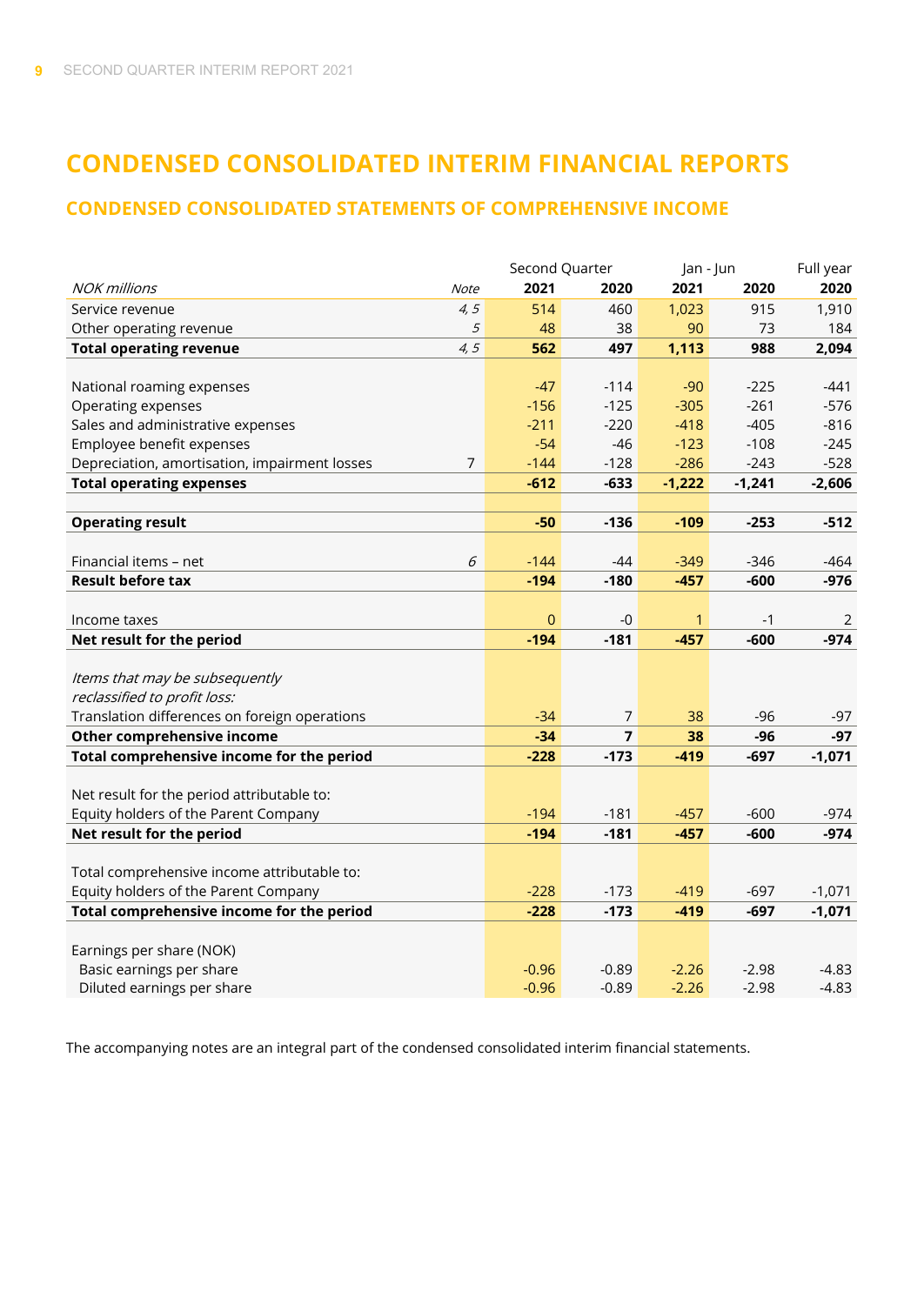#### **CONDENSED CONSOLIDATED STATEMENTS OF FINANCIAL POSITION**

| <b>NOK</b> millions                                    | Note                        | 30 Jun<br>2021 | 30 Jun<br>2020 | 31 Dec<br>2020 |
|--------------------------------------------------------|-----------------------------|----------------|----------------|----------------|
| <b>ASSETS</b>                                          |                             |                |                |                |
| Intangible assets                                      | $\overline{z}$              | 1,950          | 2,005          | 1,984          |
| Tangible assets                                        | $\overline{z}$              | 3,034          | 3,037          | 2,916          |
| Other non-current assets                               |                             | 380            | 374            | 408            |
| <b>Total non-current assets</b>                        |                             | 5,365          | 5,416          | 5,307          |
|                                                        |                             |                |                |                |
| Inventory                                              |                             | 10             | 10             | 6              |
| Trade receivables                                      |                             | 176            | 131            | 178            |
| Other receivables                                      |                             | $\mathbf{1}$   | 35             | 14             |
| Prepaid expenses and accrued income                    |                             | 91             | 56             | 90             |
| Cash and cash equivalents                              |                             | 542            | 618            | 779            |
| <b>Total current assets</b>                            |                             | 820            | 851            | 1,068          |
|                                                        |                             |                |                |                |
| <b>TOTAL ASSETS</b>                                    |                             | 6,184          | 6,267          | 6,375          |
|                                                        |                             |                |                |                |
| EQUITY AND LIABILITIES                                 |                             |                |                |                |
| Equity attributable to the Parent Company shareholders | $\mathcal{Z}_{\mathcal{C}}$ | $-2,200$       | $-1,575$       | $-1,793$       |
| <b>TOTAL EQUITY</b>                                    |                             | $-2,200$       | $-1,575$       | $-1,793$       |
|                                                        |                             |                |                |                |
| Non-current borrowings                                 | $\mathcal{Z}_{\mathcal{Z}}$ | 4,508          | 4,466          | 3,604          |
| Non-current lease liabilities                          | $\overline{z}$              | 1,817          | 1,992          | 1,769          |
| Other non-current liabilities                          |                             | 307            | 305            | 306            |
| <b>Total non-current liabilities</b>                   |                             | 6,632          | 6,763          | 5,679          |
|                                                        |                             |                |                |                |
| Trade payables                                         |                             | 260            | 280            | 283            |
| <b>Current borrowings</b>                              | $\mathcal{Z}_{\mathcal{Z}}$ | 520            |                | 1,400          |
| <b>Current lease liabilities</b>                       | $\overline{z}$              | 221            | 75             | 176            |
| Other liabilities                                      |                             | 46             | 24             | 24             |
| Accrued expenses and deferred income                   |                             | 705            | 700            | 606            |
| <b>Total current liabilities</b>                       |                             | 1,752          | 1,079          | 2,489          |
|                                                        |                             |                |                |                |
| <b>TOTAL LIABILITIES</b>                               |                             | 8,384          | 7,842          | 8,168          |
|                                                        |                             |                |                |                |
| <b>TOTAL EQUITY AND LIABILITIES</b>                    |                             | 6,184          | 6,267          | 6,375          |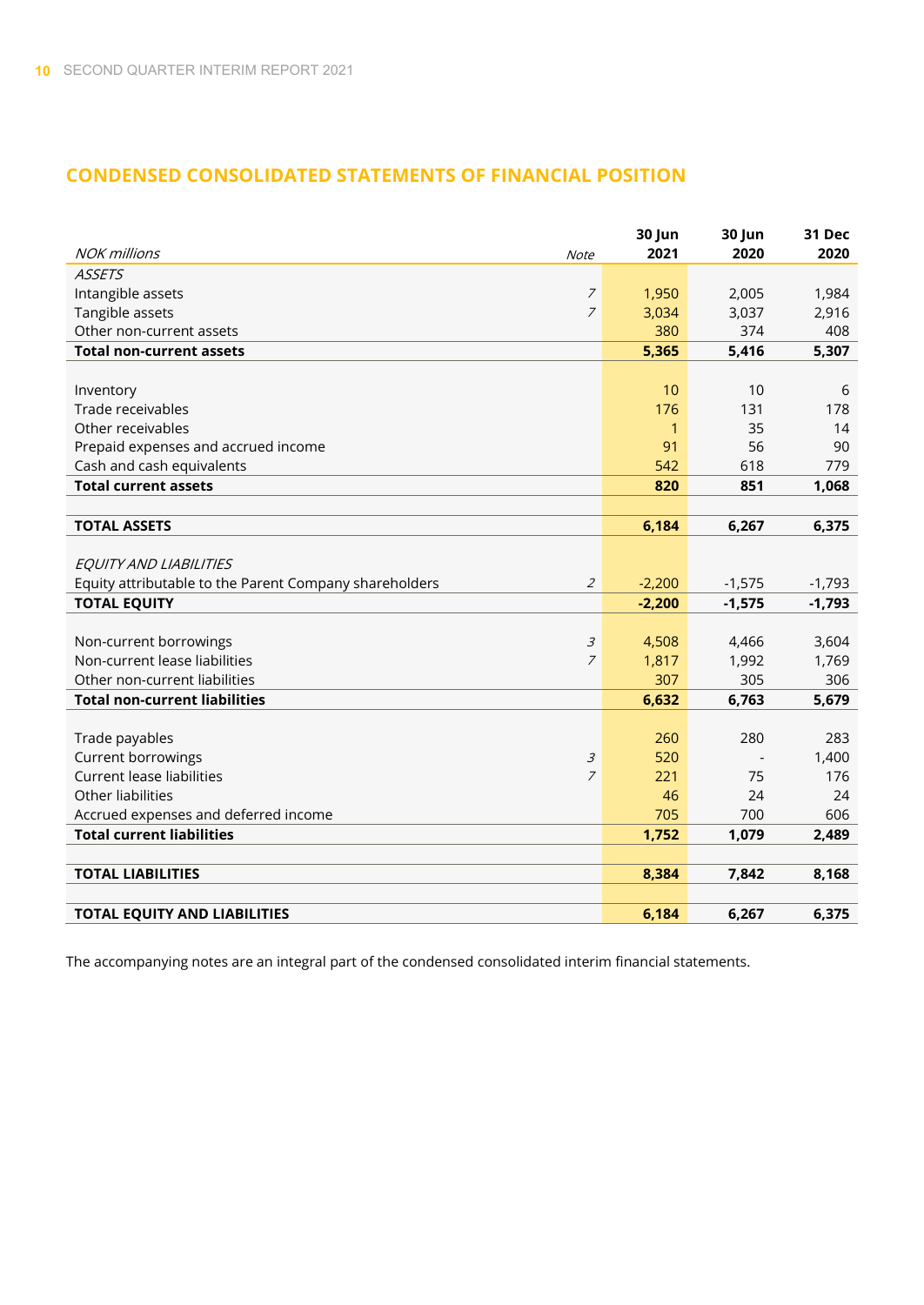## **CONDENSED CONSOLIDATED STATEMENTS OF CHANGES IN EQUITY**

|                                                   | Attributable to the shareholders of the Parent Company |             |          |                |                     |  |  |
|---------------------------------------------------|--------------------------------------------------------|-------------|----------|----------------|---------------------|--|--|
|                                                   |                                                        | Other       |          |                |                     |  |  |
|                                                   | Share                                                  | contributed |          | Retained       |                     |  |  |
| <b>NOK</b> millions                               | capital                                                | capital     | Reserves | earnings       | <b>Total Equity</b> |  |  |
| <b>Opening balance 1 January 2020</b>             | 182                                                    | 11,412      | $-34$    | $-12,449$      | -889                |  |  |
| Net result for the period                         |                                                        |             |          | $-600$         | $-600$              |  |  |
| Other comprehensive income for the period         |                                                        |             |          |                |                     |  |  |
| Translation differences on foreign operations     |                                                        |             | $-96$    |                | $-96$               |  |  |
| Total comprehensive income for the period         |                                                        |             | -96      | $-600$         | $-697$              |  |  |
| Capital contribution from share-based payments    |                                                        |             |          | 8              | 8                   |  |  |
| Unregistered new share issue                      |                                                        | 3           |          |                | 3                   |  |  |
| <b>Total transactions with owners,</b>            |                                                        | 3           |          | 8              | 11                  |  |  |
| recognised directly in equity                     |                                                        |             |          |                |                     |  |  |
| Closing balance 30 June 2020                      | 182                                                    | 11,415      | $-130$   | $-13,042$      | $-1,575$            |  |  |
| Net result for the period                         |                                                        |             |          | $-374$         | $-374$              |  |  |
| Other comprehensive income for the period         |                                                        |             |          |                |                     |  |  |
| Translation differences on foreign operations     |                                                        |             | $-1$     |                | $-1$                |  |  |
| Total comprehensive income for the period         |                                                        |             | $-1$     | $-374$         | $-375$              |  |  |
| Capital contribution from share-based payments    |                                                        |             |          | 9              | 9                   |  |  |
| Unregistered new share issue                      |                                                        | $-3$        |          |                | $-3$                |  |  |
| New share issue                                   |                                                        | 3           |          |                | 3                   |  |  |
| Convertible bond issue                            |                                                        | 144         |          | 4              | 148                 |  |  |
| <b>Total transactions with owners,</b>            |                                                        | 144         |          | 13             | 157                 |  |  |
| recognised directly in equity                     |                                                        |             |          |                |                     |  |  |
| <b>Closing balance 31 December 2020</b>           | 182                                                    | 11,559      | $-131$   | $-13,403$      | $-1,793$            |  |  |
| Net result for the period                         |                                                        |             |          | $-457$         | $-457$              |  |  |
| Other comprehensive income for the period         |                                                        |             |          |                |                     |  |  |
| Translation differences on foreign operations     |                                                        |             | 38       |                | 38                  |  |  |
| Total comprehensive income for the period         |                                                        |             | 38       | $-457$         | -419                |  |  |
| Capital contribution from share-based payments    |                                                        |             |          | $\overline{7}$ | $\overline{7}$      |  |  |
| Convertible bond                                  |                                                        |             |          | 5              | 5                   |  |  |
| <b>Total transactions with owners, recognised</b> |                                                        |             |          | 12             | 12                  |  |  |
| directly in equity                                |                                                        |             |          |                |                     |  |  |
| <b>Closing balance 30 June 2021</b>               | 182                                                    | 11,559      | -93      | $-13,848$      | $-2,200$            |  |  |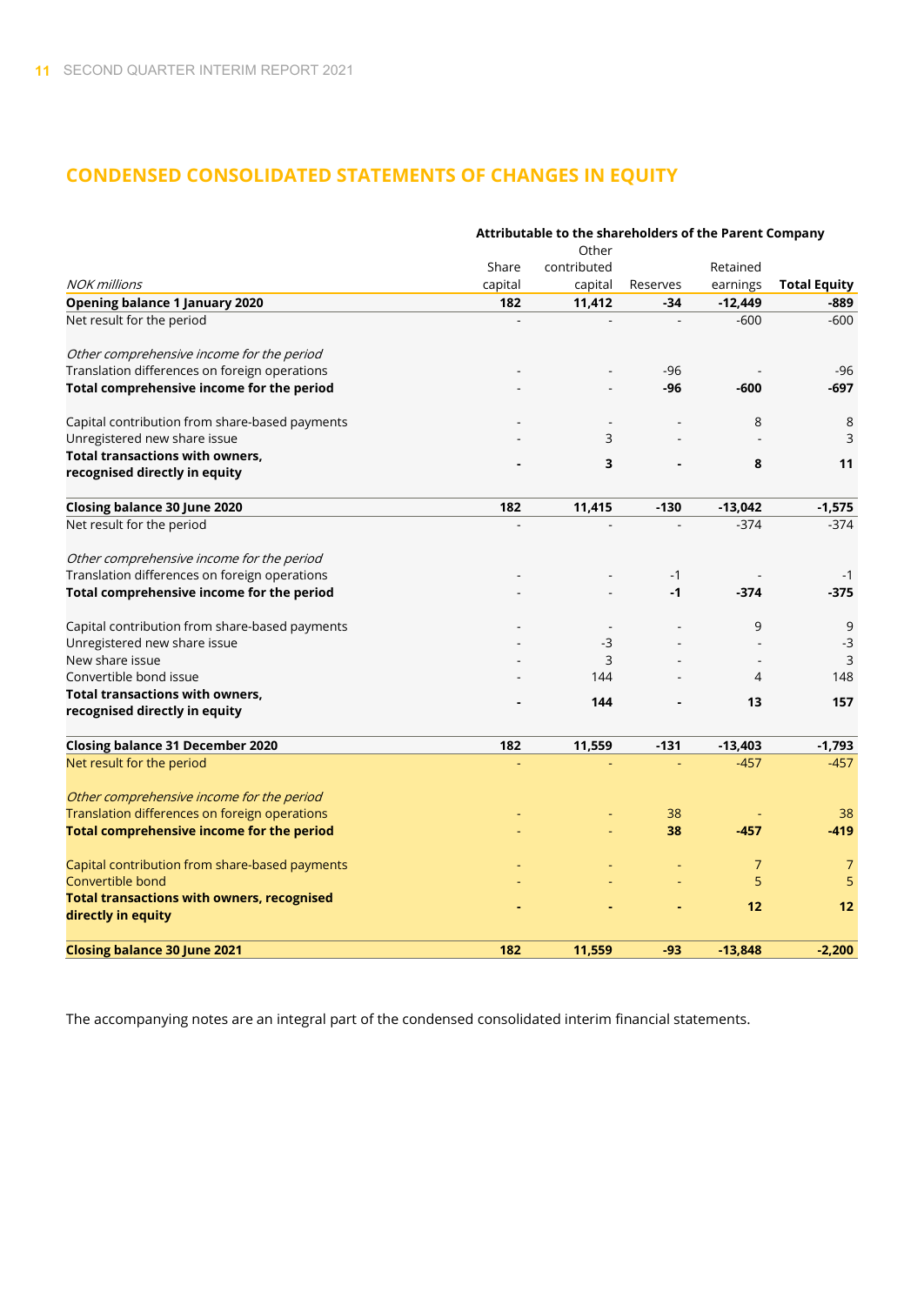#### **CONDENSED CONSOLIDATED STATEMENTS OF CASH FLOWS**

|                                                         | Second Quarter |                          |          | Jan - Jun      |        |
|---------------------------------------------------------|----------------|--------------------------|----------|----------------|--------|
| <b>NOK</b> millions                                     | 2021           | 2020                     | 2021     | 2020           | 2020   |
| Result before tax                                       | $-194$         | $-180$                   | $-457$   | $-600$         | $-976$ |
| Interest expenses related to leases                     | 39             | 40                       | 78       | 77             | 143    |
| Paid interest expense                                   | 52             | 61                       | 104      | 121            | 202    |
| Depreciation & amortisation of non-current assets       | 98             | 81                       | 194      | 154            | 354    |
| Depreciation & amortisation of right-of-use assets      | 47             | 46                       | 92       | 89             | 173    |
| Depreciation & amortisation of contracts with customers | 67             | 76                       | 130      | 131            | 257    |
| Net interest expense                                    | 57             | 31                       | 125      | 67             | 190    |
| Adjustments for other non-cash items                    | 30             | $-77$                    | 48       | 84             | $-63$  |
| Change in inventory                                     | $-3$           | $\overline{2}$           | $-4$     | $-1$           | 3      |
| Change in current receivables                           | $\overline{4}$ | $-24$                    | 16       | 24             | 51     |
| Change in current liabilities                           | 138            | 16                       | 72       | 24             | 9      |
| Change in contracts with customers                      | $-53$          | $-73$                    | $-102$   | $-124$         | $-282$ |
| <b>Cash flows from operating activities</b>             | 281            | $\mathbf{0}$             | 294      | 45             | 61     |
|                                                         |                |                          |          |                |        |
| Investments in intangible assets                        | $-22$          | $-19$                    | $-34$    | $-35$          | $-125$ |
| Investments in tangible assets                          | $-101$         | $-142$                   | $-219$   | $-273$         | $-540$ |
| Net cash flows from other financial assets              | $\mathbf{0}$   | $\overline{2}$           | $\Omega$ | $\overline{2}$ | 2      |
| <b>Cash flows from investing activities</b>             | $-124$         | $-159$                   | $-253$   | $-306$         | $-664$ |
|                                                         |                |                          |          |                |        |
| Financing from equity holders                           |                | 3                        |          | 3              | 147    |
| Borrowings                                              |                | $\overline{\phantom{a}}$ | 1,365    |                | 545    |
| Repayments                                              | $-697$         | $-57$                    | $-1,400$ | $-57$          | $-57$  |
| Payments related to lease liabilities                   | $-49$          | $-62$                    | $-139$   | $-135$         | $-239$ |
| Interest paid, borrowings                               | $-52$          | $-61$                    | $-104$   | $-121$         | $-203$ |
| <b>Cash flows from financing activities</b>             | $-798$         | $-178$                   | $-277$   | $-310$         | 193    |
|                                                         |                |                          |          |                |        |
| Cash flow for the period                                | $-641$         | $-337$                   | $-236$   | $-571$         | $-411$ |
|                                                         |                |                          |          |                |        |
| Cash and cash equivalents Beginning of Period           | 1,183          | 958                      | 779      | 1,183          | 1,183  |
| Exchange rate difference in cash and cash equivalents   | 1              | -3                       | $-1$     | 6              | 7      |
| Cash and cash equivalents End of Period                 | 542            | 618                      | 542      | 618            | 779    |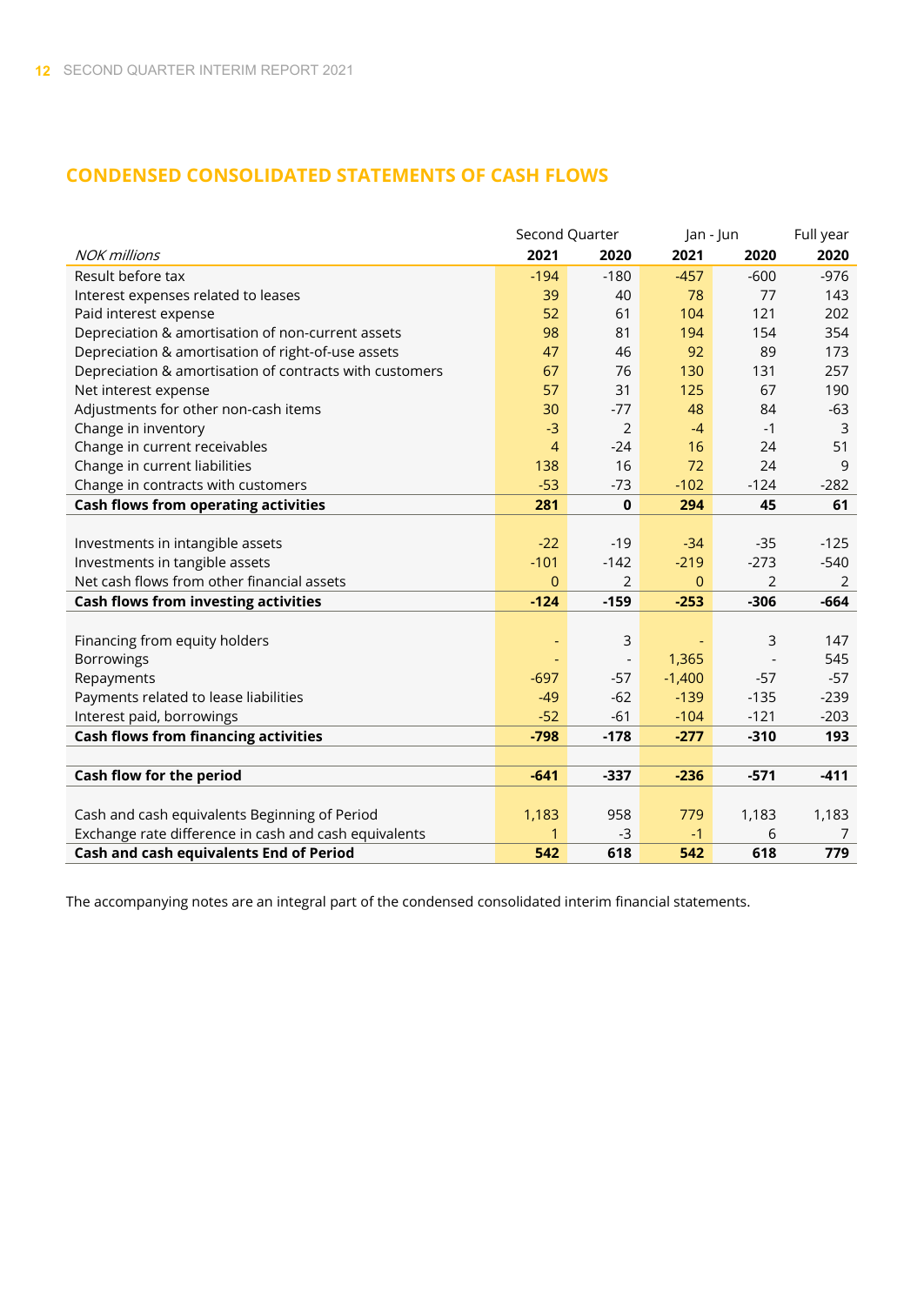## **NOTES TO THE FINANCIAL REPORT**

#### **General information**

Ice Group ASA ("the Company") is a limited liability company incorporated in Norway and is with its subsidiaries (together, "the Group" or "Ice Group") a Norwegian telecom operator under the trademark ice. The business is to provide telecommunications services,

including wireless data services, voice, messaging, mobile broadband services, telephony and other related telecom services. The Company is listed at Euronext Expand in Norway with ticker "ICEGR". The major shareholder is AI Media Holdings (NMT) LLC, Delaware.

#### **Note 1 – Accounting principles**

#### **Basis of preparation**

This interim report has been prepared in accordance with IAS 34, Interim Financial Reporting. The report does not contain all the information and disclosures required in an annual financial report and should be read in conjunction with the Group's annual report for 2020, which can be found at www.icegroup.com.

The preparation of financial statements in conformity with IFRS requires the use of certain critical accounting estimates. It also requires management to make certain judgments in applying the Group's accounting policies.

These condensed consolidated interim financial statements have not been subject to audit or a limited review. There may be figures and percentages in this report that do not always add up correctly due to rounding differences.

**Summary of new accounting policies**

The interim consolidated financial accounts have been produced in accordance with the accounting policies in the Group's annual financial accounts for the year ended 31 December 2020.

#### **Note 2 – Equity and going concern**

As of 30 June 2021, the consolidated equity is negative by NOK 2,200 million.

The Group is planning for and has an ongoing process to refinance its senior unsecured bond maturing in 2022 at its full nominal value prior to maturity. The process includes a number of options and partners. Based on this the report is prepared under the assumption of going concern.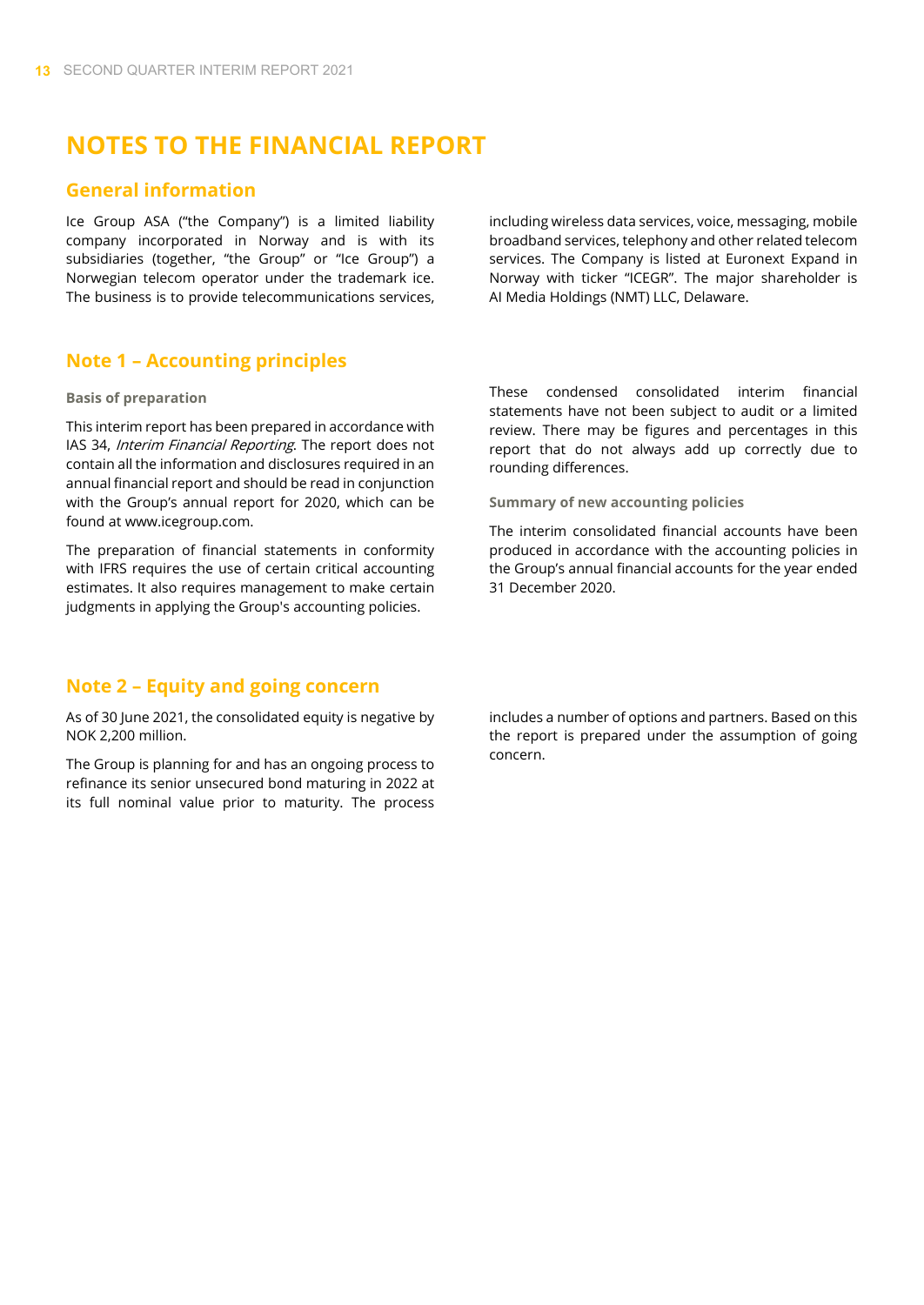#### **Note 3 – Borrowings**

|                                                | 30 Jun | <b>30 Jun</b> | 31 Dec |
|------------------------------------------------|--------|---------------|--------|
| NOK millions                                   | 2021   | 2020          | 2020   |
| Senior unsecured bonds                         | 1,410  | 1.397         | 1,406  |
| Senior secured callable bonds                  | 1,367  | 1,390         | 1,392  |
| Convertible bonds                              | 578    |               | 543    |
| Goldentree loan (USD)                          | 1,118  | 1.148         | 1,111  |
| Rasmussengruppen loan (SEK)                    | 538    | 511           | 535    |
| Long-term payable with Access Industries (USD) | 17     | 19            | 17     |
| <b>Total borrowings</b>                        | 5,028  | 4.466         | 5,004  |

|                                          |          | 30 Jun                   | <b>30 lun</b> | 31 Dec |
|------------------------------------------|----------|--------------------------|---------------|--------|
| Currency in millions                     | Currency | 2021                     | 2020          | 2020   |
| Goldentree loan                          | USD      | 135                      | 122           | 135    |
| Rasmussengruppen loan                    | SEK      | 535                      | 492           | 513    |
| Long-term payable with Access Industries | USD      | $\overline{\phantom{0}}$ |               |        |

Please refer to note 22 in the 2020 Annual Report of Ice Group ASA for more information on borrowings.

In Q1 2021, Ice Group, through Ice Group Scandinavia Holdings AS, issued a new senior secured bond (ISIN NO0010939788) of NOK 1,400 million with maturity in March 2025. The new senior secured bond is issued at an interest rate of 3 months NIBOR, plus a margin of 4.0% per annum. The bond was listed at Oslo Stock Exchange on 4 August 2021. In March 2021, NOK 703 million of the net proceeds from the offering was used to redeem a portion of the Group's existing NOK 1,400 million senior secured bond (ISIN NO0010807092). In April 2021, the outstanding amount of NOK 697 million was redeemed.

The senior secured bond of NOK 1,400 million is reclassified from non-current liability to current liability in the annual 2020 comparable figures in the balance sheet due to a classification error in the annual report 2020 and the Q1 report of 2021. This reclassification has no effects on any results or KPIs.

The senior unsecured bond maturing in April 2022 is expected to be refinanced prior to maturity.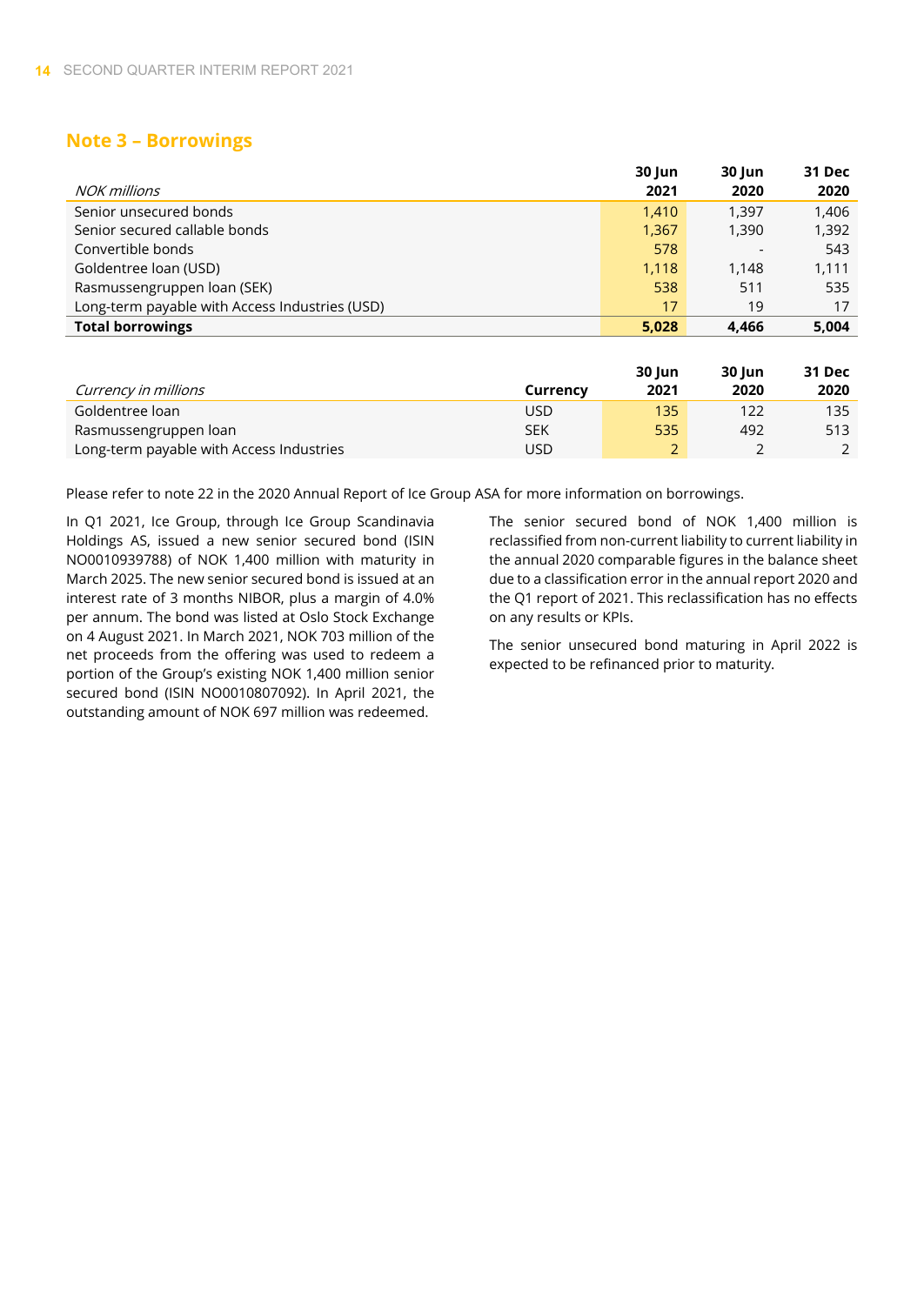#### **Note 4 - Segment information**

The segment information is reported in accordance with the reporting to Group Executive Management and is consistent with financial information used for assessing performance and allocating resources and is based on business activities. Growth is measured from service revenues and profitability is measured from EBITDA adjusted performance, both by business activity.

|                     | Other           |                    |           |         |               |              |  |
|---------------------|-----------------|--------------------|-----------|---------|---------------|--------------|--|
| 2021 Second quarter | Smartphone      | <b>MBB</b> service | operating | Total   | <b>EBITDA</b> |              |  |
| NOK millions        | service revenue | revenue            | revenue   | revenue | adjusted      | <b>CAPEX</b> |  |
| Norway              | 434             | 80                 | 48        | 562     | 109           | 176          |  |
| Other               | $\Omega$        |                    |           | $-0$    | $-12$         |              |  |
| <b>Total</b>        | 434             | 80                 | 48        | 562     | 97            | 176          |  |

|                     |                 |                    | Other     |         |               |              |
|---------------------|-----------------|--------------------|-----------|---------|---------------|--------------|
| 2020 Second quarter | Smartphone      | <b>MBB</b> service | operating | Total   | <b>EBITDA</b> |              |
| NOK millions        | service revenue | revenue            | revenue   | revenue | adjusted      | <b>CAPEX</b> |
| Norway              | 382             |                    | 38        | 497     |               | 234          |
| Other               |                 |                    | -1        | $-0$    | -7            | $-1$         |
| <b>Total</b>        | 382             |                    | 38        | 497     |               | 234          |

|                |                 |                    | Other     |         |               |              |
|----------------|-----------------|--------------------|-----------|---------|---------------|--------------|
| 2021 Jan - Jun | Smartphone      | <b>MBB</b> service | operating | Total   | <b>EBITDA</b> |              |
| NOK millions   | service revenue | revenue            | revenue   | revenue | adjusted      | <b>CAPEX</b> |
| Norway         | 860             | 163                | 90        | 1.113   | 204           | 354          |
| Other          | 0               | 0                  | 0         | $-0$    | $-22$         |              |
| <b>Total</b>   | 860             | 163                | 90        | 1.113   | 182           | 354          |

|                |                                               |         | Other   |         |               |              |
|----------------|-----------------------------------------------|---------|---------|---------|---------------|--------------|
| 2020 Jan - Jun | <b>MBB</b> service<br>Smartphone<br>operating |         |         | Total   | <b>EBITDA</b> |              |
| NOK millions   | service revenue                               | revenue | revenue | revenue | adjusted      | <b>CAPEX</b> |
| Norway         | 760                                           | 151     | 74      | 985     | 19            | 432          |
| Other          | 0                                             |         | $-1$    |         | $-13$         | $-1$         |
| <b>Total</b>   | 760                                           | 155     | 73      | 988     | ь             | 432          |

|                |                 |                    | Other     |         |               |              |
|----------------|-----------------|--------------------|-----------|---------|---------------|--------------|
| 2020 Full year | Smartphone      | <b>MBB</b> service | operating | Total   | <b>EBITDA</b> |              |
| NOK millions   | service revenue | revenue            | revenue   | revenue | adiusted      | <b>CAPEX</b> |
| Norway         | 1,593           | 312                | 186       | 2.091   | 77            | 948          |
| Other          | 0               | 4                  | $-1$      |         | $-36$         | $-1$         |
| <b>Total</b>   | 1,593           | 317                | 184       | 2.094   | 41            | 948          |

The 'Other' segment consists of reporting figures from the Group's non-operating companies. Furthermore, the reporting figures from Denmark, which was sold in May 2020, are included in the 'other' segment due to it being an immaterial part of Ice Group's financial information, not of continuing significance to Group Executive Management for assessing performance and allocation of resources and not satisfying the criteria of operating segments in accordance with IFRS 8.

Revenue from intercompany transactions is not included in the segment information. Non-current assets exclude financial assets and deferred tax assets, include investments in contracts assets and business combinations.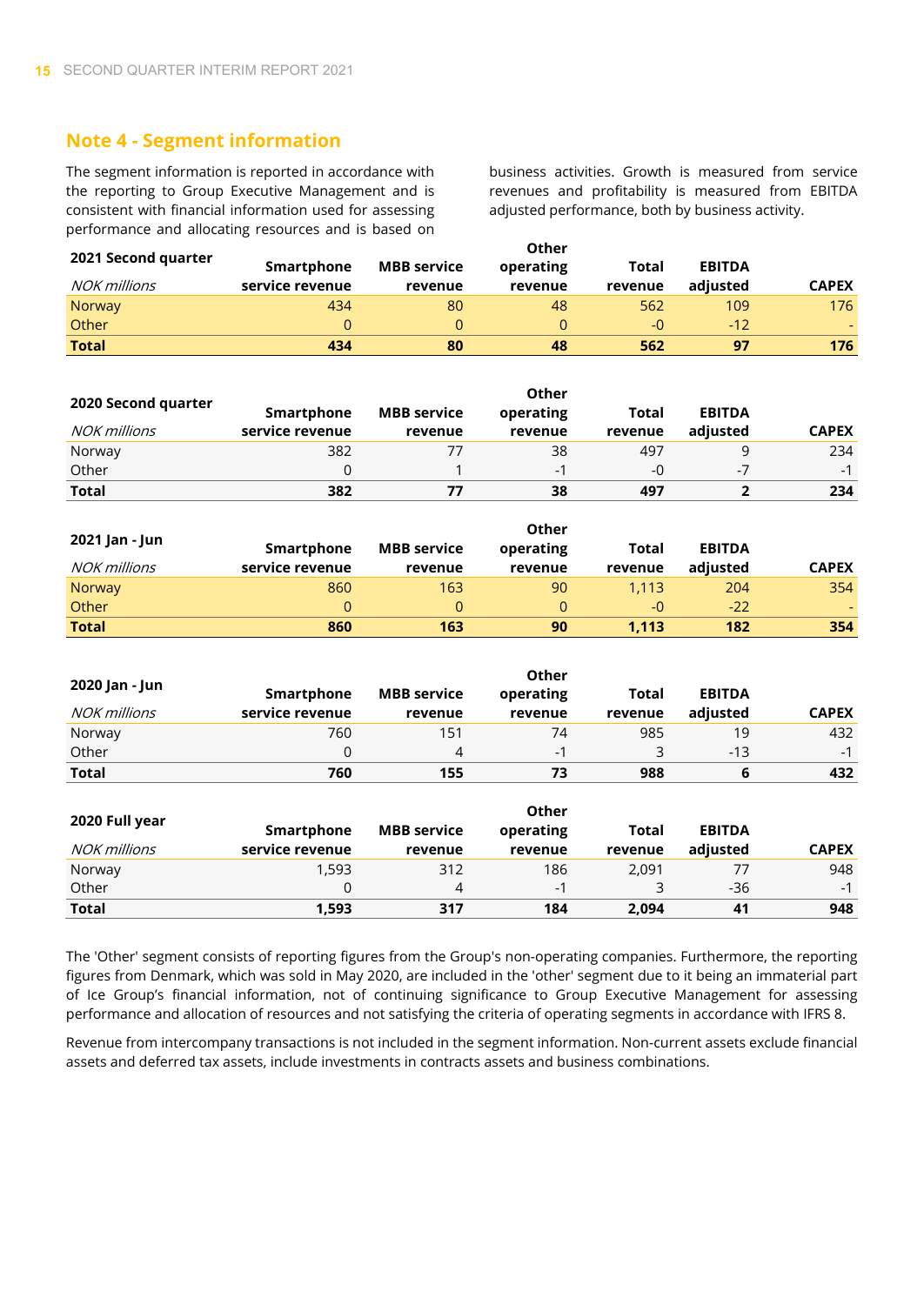#### **Note 5 – Disaggregation of revenue**

In the following table, revenue is disaggregated by major revenue streams divided into the reportable segments as disclosed in note 4. For further information on the categories, please refer to note 5 and 6 in the 2020 Annual Report of Ice Group ASA.

**Disaggregation of revenue from contracts with customers**

The group derives revenue from the transfer of services over time and at a point in time in the following major service lines and geographical regions:

| 2021 Second quarter             | Service revenue |                          | <b>Other revenue</b> |       |       |
|---------------------------------|-----------------|--------------------------|----------------------|-------|-------|
| <b>NOK millions</b>             | Norway          | Other                    | Norway               | Other | Total |
| Revenue from external customers | 514             | $\overline{\phantom{0}}$ | 48                   | $-0$  | 562   |
| Timing of revenue recognition:  |                 |                          |                      |       |       |
| At a point in time              | 113             | $\overline{\phantom{0}}$ | 48                   | $-0$  | 161   |
| Over time                       | 401             | $\overline{\phantom{0}}$ |                      | -     | 401   |

| 2020 Second quarter             | Service revenue |       | <b>Other revenue</b> |                          |       |
|---------------------------------|-----------------|-------|----------------------|--------------------------|-------|
| NOK millions                    | Norway          | Other | Norway               | Other                    | Total |
| Revenue from external customers | 458             |       | 39                   | $\overline{\phantom{0}}$ | 497   |
| Timing of revenue recognition:  |                 |       |                      |                          |       |
| At a point in time              | 94              |       | 39                   | $-1$                     | 131   |
| Over time                       | 365             |       |                      |                          | 366   |

| 2021 Jan – Jun                  | Service revenue |                | Other revenue |       |       |
|---------------------------------|-----------------|----------------|---------------|-------|-------|
| NOK millions                    | Norway          | Other          | Norway        | Other | Total |
| Revenue from external customers | 1.023           | -              | 90            | $-0$  | 1.113 |
| Timing of revenue recognition:  |                 |                |               |       |       |
| At a point in time              | 216             | -              | 90            | $-0$  | 307   |
| Over time                       | 807             | $\overline{a}$ |               | -     | 807   |

| 2020 Jan – Jun                  | Service revenue |       | Other revenue |       |       |
|---------------------------------|-----------------|-------|---------------|-------|-------|
| NOK millions                    | Norway          | Other | Norway        | Other | Total |
| Revenue from external customers | 911             | 4     | 74            | $-1$  | 988   |
| Timing of revenue recognition:  |                 |       |               |       |       |
| At a point in time              | 189             | 0     | 74            | $-1$  | 261   |
| Over time                       | 723             | 4     |               | -     | 727   |

| 2020 Full year                  | Service revenue |       | <b>Other revenue</b> |       |       |
|---------------------------------|-----------------|-------|----------------------|-------|-------|
| NOK millions                    | Norway          | Other | Norway               | Other | Total |
| Revenue from external customers | 1,906           | 4     | 186                  | $-1$  | 2,094 |
| Timing of revenue recognition:  |                 |       |                      |       |       |
| At a point in time              | 409             |       | 185                  | $-1$  | 592   |
| Over time                       | 1.497           | 4     |                      | -     | 1,502 |

Revenues from external customers comes in all material aspects from service subscriptions, which are over time, and CPE sales which are recognised at the point in time of the sale. Other revenue consists of CPE sales and other operational revenue.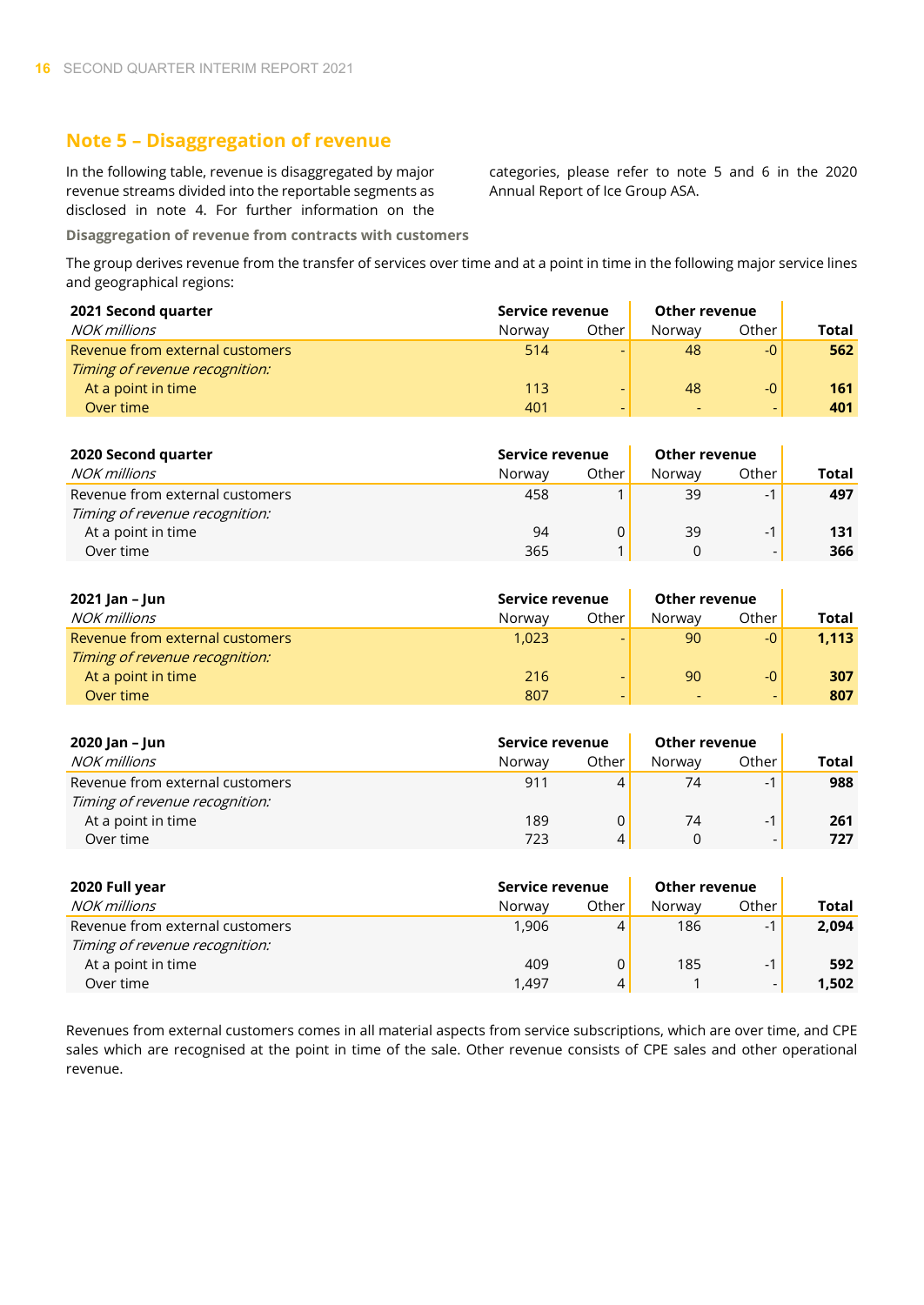**Assets and liabilities related to contracts with customers**

The Group has recognised the following assets and liabilities related to contracts with customers:

|                                                                       | <b>30 lun</b> | <b>30 lun</b> | 31 Dec     |
|-----------------------------------------------------------------------|---------------|---------------|------------|
| NOK millions                                                          | 2021          | 2020          | 2020       |
| Trade receivables                                                     | 176           | 131           | 178        |
| Contract assets included in Prepaid expenses and accrued income       | 39            | 42            | 40         |
| Contract liabilities included in Accrued expenses and deferred income | 48            | 44            | $\Delta$ 1 |

**Revenue recognised in relations to contract liabilities**

The following table shows how much of the revenue recognised in the reporting period relates to carried-forward contract liabilities and how much relates to performance obligations that were satisfied in a prior year.

|                                   | Second Quarter |      |      | Jan - Jun |      |
|-----------------------------------|----------------|------|------|-----------|------|
| NOK millions                      | 2021           | 2020 | 2021 | 2020      | 2020 |
| Revenue from contract liabilities |                | ້    | 34   | 28        |      |

**Assets recognised from costs to fulfil a contract**

In addition to the contract balances disclosed above, the Group has also recognised an asset in relation to costs to fulfil long-term contracts.

|                                                           | <b>30 Jun</b> | 30 lun | 31 Dec |
|-----------------------------------------------------------|---------------|--------|--------|
| NOK millions                                              | 2021          | 2020   | 2020   |
| Costs to fulfil a contract at the beginning of the period | 387           | 362    | 362    |
| Costs capitalised during the period                       | 102           | 124    | 282    |
| Amortisation during the period                            | $-130$        | $-131$ | $-257$ |
| Costs to fulfil a contract at the end of the period       | 359           | 355    | 387    |

#### **Note 6 – Financial items**

|                                     | <b>Second Quarter</b>    |          |                          | Jan - Jun                |        |
|-------------------------------------|--------------------------|----------|--------------------------|--------------------------|--------|
| NOK millions                        | 2021                     | 2020     | 2021                     | 2020                     | 2020   |
| Interest income                     | $\overline{0}$           | $\Omega$ | 0                        |                          |        |
| Currency gains, net                 | 14                       | 96       | $\overline{\phantom{0}}$ | $\overline{\phantom{a}}$ | 97     |
| <b>Financial income</b>             | 14                       | 96       | $\bf{0}$                 |                          | 98     |
| Interest expense                    | $-118$                   | $-98$    | $-245$                   | $-198$                   | $-416$ |
| Interest expenses related to leases | $-39$                    | $-40$    | $-78$                    | $-77$                    | $-143$ |
| Currency losses, net                | $\overline{\phantom{0}}$ | -        | $-26$                    | $-69$                    |        |
| Other financial expenses            | $\overline{0}$           | $-3$     | $\Omega$                 | $-3$                     | -3     |
| <b>Financial expenses</b>           | $-158$                   | $-141$   | $-349$                   | $-347$                   | $-562$ |
| <b>Net financial items</b>          | $-144$                   | $-44$    | $-349$                   | $-346$                   | -464   |

Paid interest expense for the first half of 2021 was NOK 104 million (121), NOK 52 million (61) for the quarter.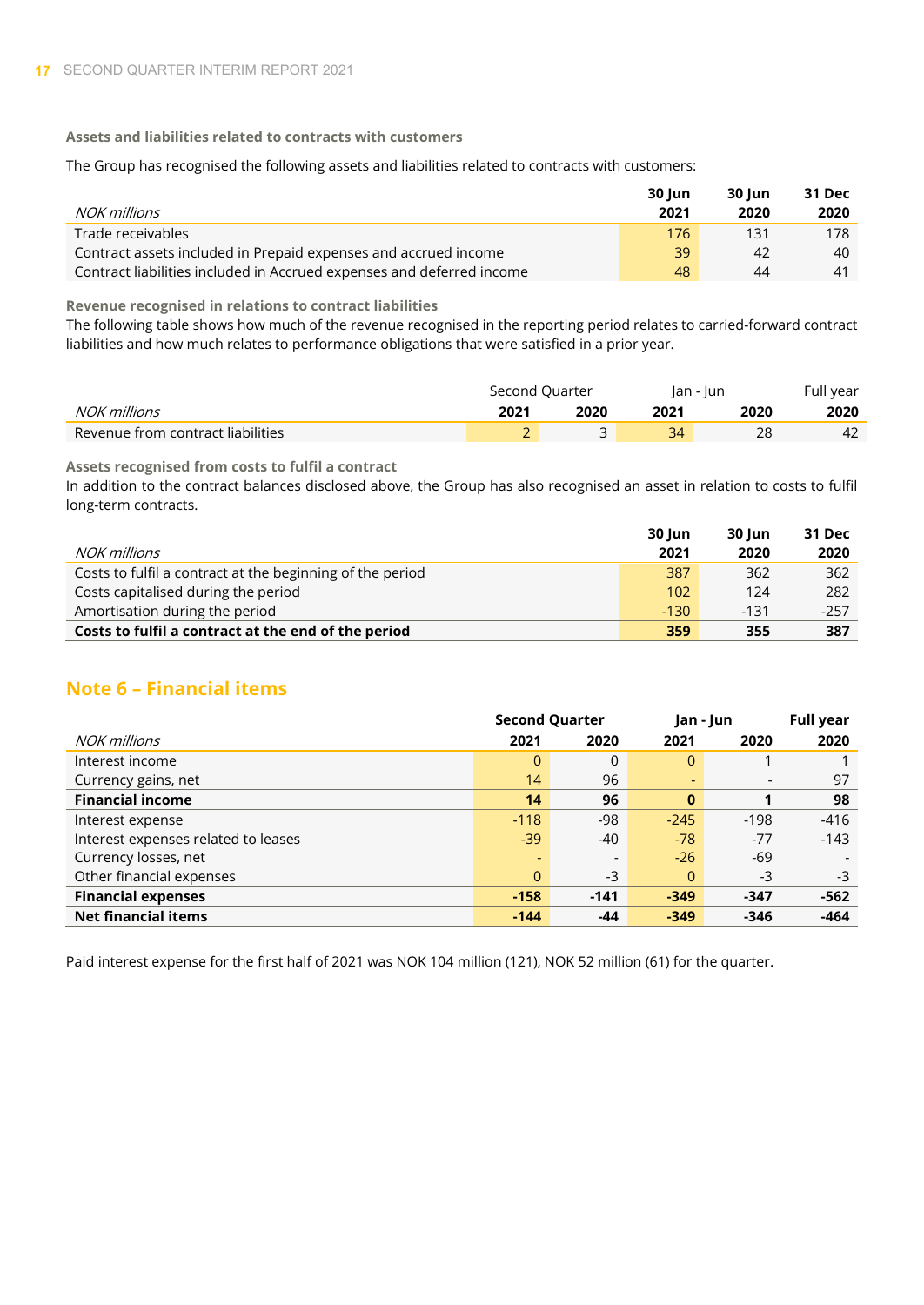#### **Note 7 – Leases**

Please refer to note 14 in the 2020 Annual Report of Ice Group ASA for more information on leases.

The note provides information for leases where the Group is a lessee. The rights-of-use assets stated below have been recognised in the balance sheet as tangible and intangible fixed assets.

#### **Items recognised in the balance sheet**

|                            | 30 Jun       | 30 Jun | <b>31 Dec</b>  |
|----------------------------|--------------|--------|----------------|
| <b>NOK millions</b>        | 2021         | 2020   | 2020           |
| <b>Right-of-use assets</b> |              |        |                |
| Licenses                   | 1,554        | 1,610  | 1,565          |
| Property                   | 59           | 64     | 59             |
| Technical equipment        | 1,016        | 1,148  | 977            |
| Equipment and tools        | $\mathbf{0}$ |        | $\overline{0}$ |
| Other tangible assets      | $\mathbf{0}$ |        |                |
| <b>Total</b>               | 2,630        | 2,824  | 2,602          |
|                            |              |        |                |
| <b>Lease liabilities</b>   |              |        |                |
| Current                    | 221          | 75     | 176            |
| Non-current                | 1,817        | 1,992  | 1,769          |
| <b>Total</b>               | 2,038        | 2,067  | 1,945          |

#### **Items recognised in the statement of comprehensive income**

|                                                   | <b>Second Quarter</b> |       | Jan - Jun |       | <b>Full year</b> |
|---------------------------------------------------|-----------------------|-------|-----------|-------|------------------|
| NOK millions                                      | 2021                  | 2020  | 2021      | 2020  | 2020             |
| Depreciation charge of right-of-use asset         |                       |       |           |       |                  |
| Licenses                                          | $-23$                 | $-23$ | $-47$     | $-45$ | $-91$            |
| Property                                          | $-2$                  | $-2$  | -5        | $-4$  | -9               |
| Technical equipment                               | $-21$                 | $-21$ | $-41$     | $-39$ | $-73$            |
| Equipment and tools                               | -0                    | $-0$  | $-0$      | -0    | $-0$             |
| Other tangible assets                             | $-0$                  | $-0$  | $-0$      | -0    | $-1$             |
| <b>Total</b>                                      | $-47$                 | -46   | $-92$     | -89   | $-173$           |
| Interest expense (included in financial expenses) | $-39$                 | $-40$ | $-78$     | $-77$ | $-143$           |

Total cash outflow related to leases in the first half of 2021 amounted to NOK 139 million (135), NOK 49 million (62) for the quarter.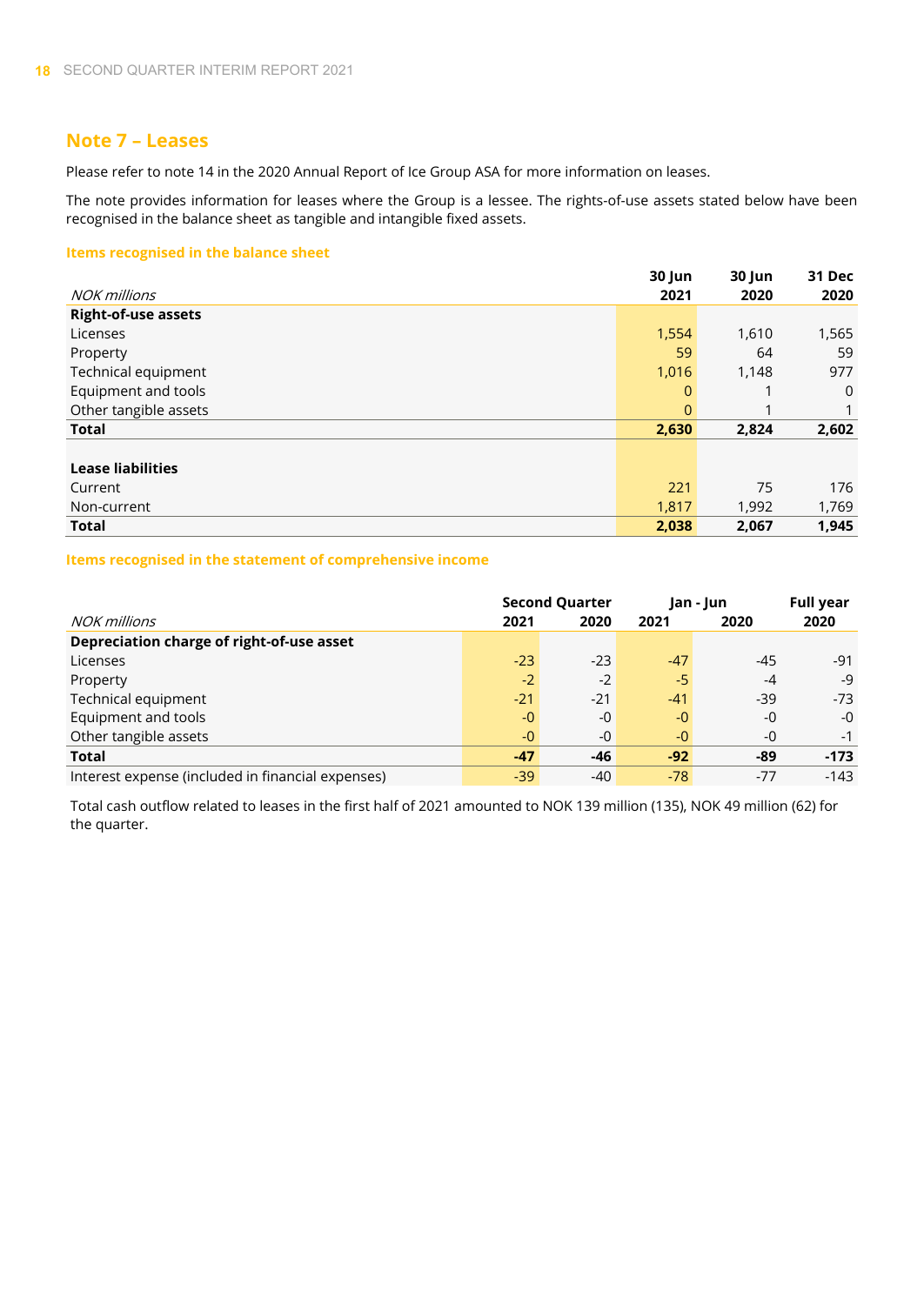#### **Note 8 – Legal disputes**

GoldenTree Asset Management LP (GoldenTree) has submitted a statement of claim to Oslo District Court to obtain a judgement that the loan agreement with the Group has been breached 14 times since 2017 (7 of these alleged breaches consisting of not informing GoldenTree of the alleged breaches) and that the lenders are entitled to an increase in the interest rate of 5 percentage points for each breach. According to GoldenTree this implies that interest accrued in the last year ending 30 September 2020 alone amounts to USD 112,376,900. GoldenTree alleges that this interest amount is due and payable and requests that the Ice Group ASA subsidiary, AINMT Holdings AB, be ordered to pay this amount to GoldenTree. GoldenTree has been informed of the public bond issues and has never before objected to or raised any concerns in relation thereto.

On 12 April 2021, GoldenTree submitted a pleading to the court in the dispute. In the pleading, GoldenTree admits that it received information about the disputed historic financing transactions when they took place – despite not raising any objections until August 2020 – which AINMT Holdings AB already had invoked as a key defense against the claim. In the same pleading, GoldenTree agreed to refer the dispute to mediation. In the pleading GoldenTree has further expanded its claim to include 6 additional alleged breaches (connected to Ice Group Scandinavia Holdings AS' refinancing of its NOK 1,400 million senior secured bond), based on the same legal arguments as for the original claim. The formal court-led mediation meetings were conducted in June.

In Ice Group's opinion there is no merit to any of GoldenTree's claims that the loan agreement has been breached. Ice Group will vigorously oppose all GoldenTree's allegations in a possible law-suit.

#### **Note 9 – Events after the closing of the period**

On 8 August 2021, Ice Group ASA announced that the court has decided that the main hearing regarding the legal dispute described in note 8, originally scheduled for September 2021, will be rescheduled. A new date has not yet been set. The rescheduling was decided at

GoldenTree's request, on the background that GoldenTree recently terminated its legal team and appointed a new team from another law firm. AINMT Holdings AB did not object against the rescheduling.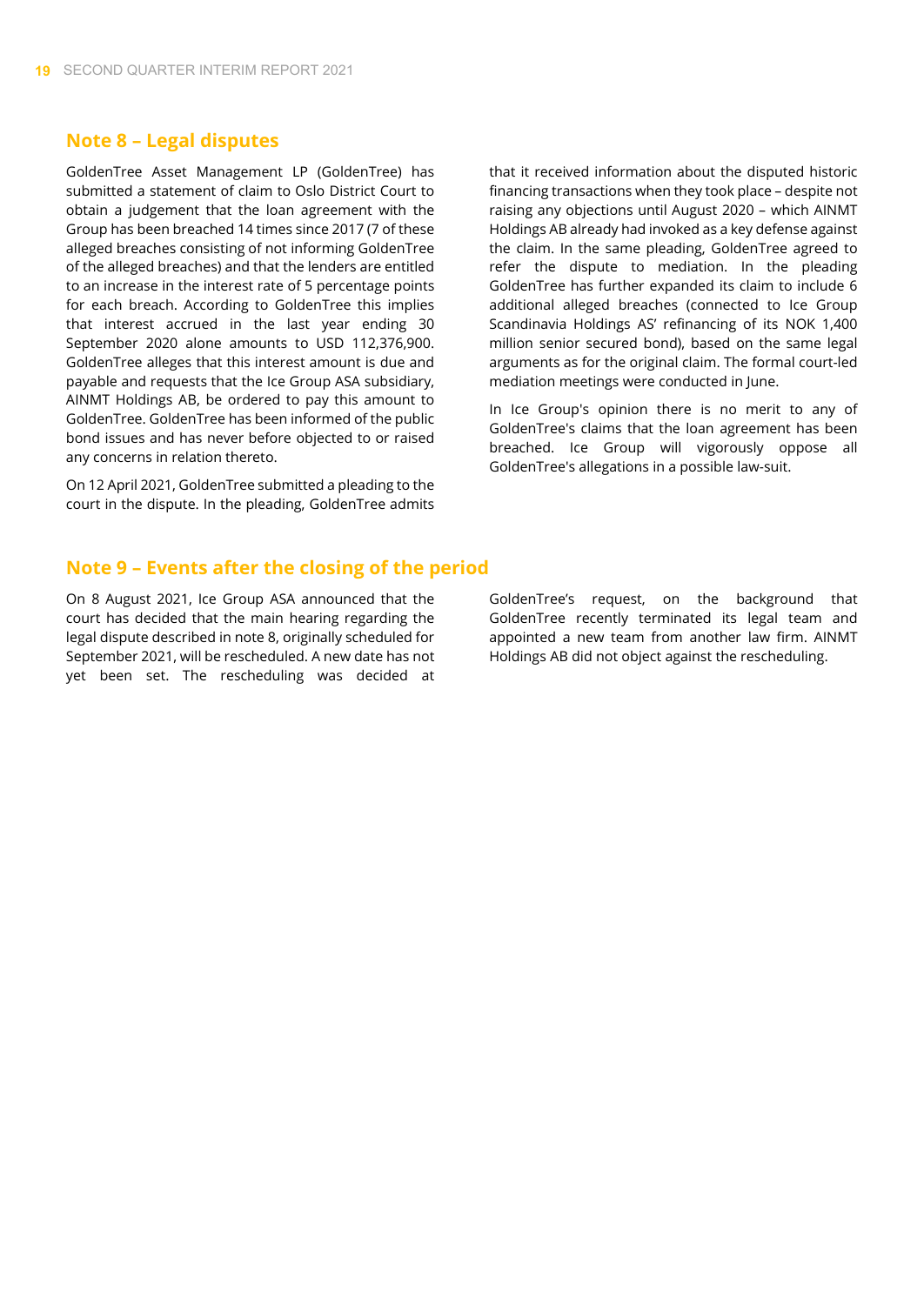## **ALTERNATIVE PERFORMANCE MEASURES AND DEFINITIONS**

#### **Alternative Performance Measures**

Ice Group's financial information is prepared in accordance with IFRS. In addition to the ordinary financial performance measures prepared in accordance with IFRS, it is management's intent to provide alternative performance measures ("APM") to enhance the understanding of the Group's underlying performance.

Financial APMs are intended to enhance comparability of the results, financial position and cash flows from period to period, and Ice Group believes that these are frequently used by analysts, investors and other parties. These measures are adjusted IFRS measures, defined, calculated and used in a consistent and transparent manner over the years and across the company where

#### **EBITDA adjusted**

EBITDA (Earnings Before Interests, Taxes, Depreciations and Amortisations) adjusted is a financial parameter that Ice Group considers to be relevant to an investor who wants to understand the generation of earnings before investment in fixed assets. Ice Group defines EBITDA adjusted as operating profit after adjustment of

relevant. The alternative performance measures take into consideration items regarded as special due to their nature and include among others provision for nonrecurring or non-operational items as technical migrations, restructurings, write-downs, strategic processes, refinancing and share-based compensation expenses.

- Financial APMs should not be considered as a substitute for measures of performance in accordance with IFRS.
- APMs may be calculated differently by other companies.

expenses for depreciation, amortisation and impairment losses, foreign exchange differences recognised in income pertaining to revaluation of items in the balance sheet, non-recurring and non-operational items. Any effects from business combinations are not included.

|                                                  | <b>Second Quarter</b> |        |                | Jan - Jun |        |
|--------------------------------------------------|-----------------------|--------|----------------|-----------|--------|
| NOK millions                                     | 2021                  | 2020   | 2021           | 2020      | 2020   |
| <b>Operating result</b>                          | $-50$                 | $-136$ | $-109$         | $-253$    | $-512$ |
| Depreciation & amortisation                      | 144                   | 128    | 286            | 243       | 528    |
| <b>EBITDA</b>                                    | 94                    | -8     | 177            | $-10$     | 16     |
| Network upgrades & migrations                    | $\overline{0}$        | 3      |                |           | 6      |
| Other non-recurring items incl. redundancy costs | $\overline{0}$        | 3      | $-0$           | 3         | 3      |
| Share-based compensation expense                 | $\overline{2}$        | 5      | $\overline{4}$ | 8         | 16     |
| <b>EBITDA adjusted</b>                           | 97                    | າ      | 182            | 6         | 41     |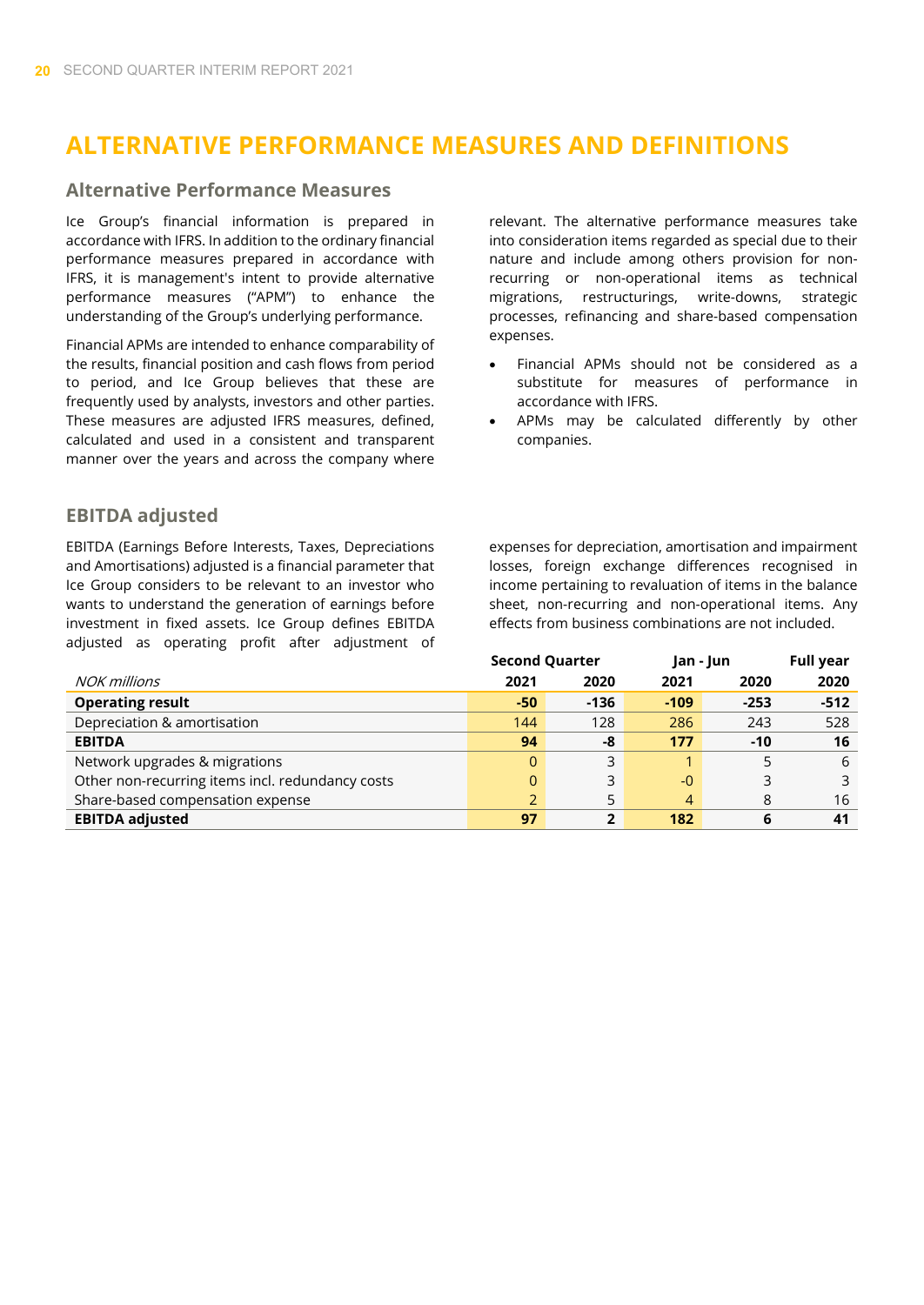#### **CAPEX**

Ice Group considers CAPEX, CAPEX excluding contracts with customers, CAPEX excluding licenses and spectrum and CAPEX excluding licences, spectrum and contracts with customers as important measures to be able to understand the Group's investments in intangible, tangible and other non-current assets.

|                                                       | <b>Second Quarter</b> |       | Jan - Jun |        | <b>Full year</b> |
|-------------------------------------------------------|-----------------------|-------|-----------|--------|------------------|
| <b>NOK millions</b>                                   | 2021                  | 2020  | 2021      | 2020   | 2020             |
| Investments in intangible assets                      | 22                    | 19    | 34        | 35     | 125              |
| Investments in tangible assets                        | 101                   | 142   | 219       | 273    | 540              |
| Change contracts with customers                       | 53                    | 73    | 102       | 124    | 282              |
| <b>CAPEX</b>                                          | 176                   | 234   | 354       | 432    | 948              |
| Change in contracts with customers                    | $-53$                 | $-73$ | $-102$    | $-124$ | $-282$           |
| <b>CAPEX excluding contracts with customers</b>       | 124                   | 161   | 253       | 308    | 666              |
|                                                       |                       |       |           |        |                  |
| <b>CAPEX</b>                                          | 176                   | 234   | 354       | 432    | 948              |
| Licences and spectrum                                 |                       | $-2$  |           | $-2$   | $-2$             |
| <b>CAPEX excluding licences and spectrum</b>          | 176                   | 233   | 354       | 431    | 946              |
| Change in contracts with customers                    | $-53$                 | $-73$ | $-102$    | $-124$ | $-282$           |
| CAPEX excluding licences, spectrum and contracts with |                       |       | 253       |        |                  |
| customers                                             | 124                   | 159   |           | 306    | 664              |

#### **NIBD**

Ice Group considers NIBD (Net Interest-Bearing Debt) to be an important measure to be able to understand the Group's indebtedness. NIBD presented below is based on the total group for continuing operations and is defined as Gross Interest-Bearing Debt less Cash and cash equivalents.

|                                          | <b>30 Jun</b> | <b>30 Jun</b> | <b>31 Dec</b> |
|------------------------------------------|---------------|---------------|---------------|
| NOK millions                             | 2021          | 2020          | 2020          |
| Total borrowings                         | 5,028         | 4,466         | 5,004         |
| Adjusted for:                            |               |               |               |
| Capitalised loan costs                   | 78            | 71            | 60            |
| Long-term payable with Access Industries | $-17$         | $-19$         | $-17$         |
| <b>Gross Interest-bearing Debt</b>       | 5,088         | 4,518         | 5,047         |
|                                          |               |               |               |
| Cash and cash equivalents                | $-542$        | $-618$        | $-779$        |
| <b>Net Interest-bearing Debt</b>         | 4.546         | 3,899         | 4.268         |

The Group issued a new senior secured bond in first quarter of 2021 of NOK 1,400 million of which the proceeds were used to redeem the existing NOK 1,400 million (ISIN NO0010807092) senior secured bond. Accrued interests have been capitalised.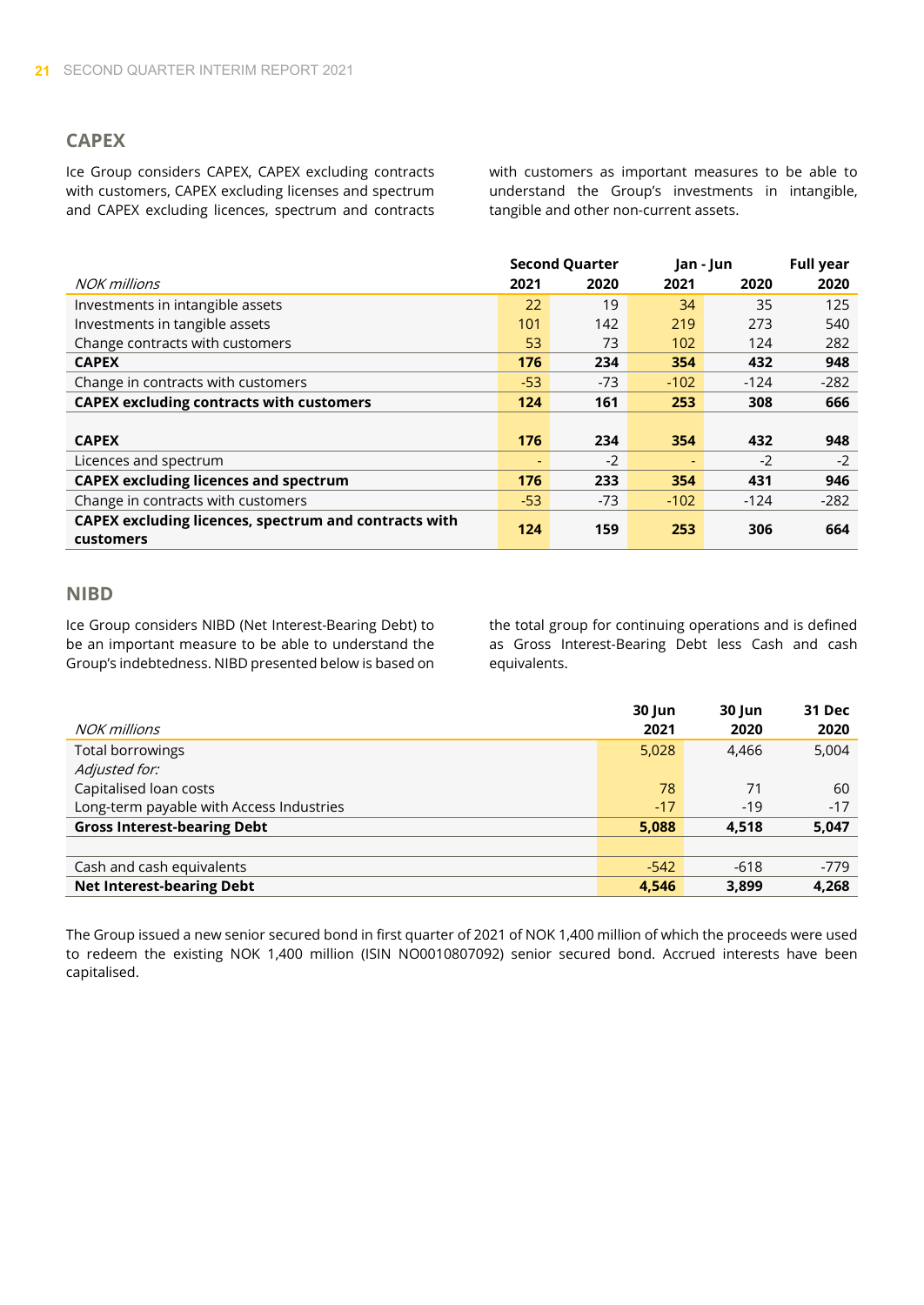## **CONSOLIDATED KEY RATIOS**

|                                            | Second Quarter |          | Jan - Jun |          | Full year |
|--------------------------------------------|----------------|----------|-----------|----------|-----------|
| <b>NOK</b> millions                        | 2021           | 2020     | 2021      | 2020     | 2020      |
| Profit                                     |                |          |           |          |           |
| EBITDA adjusted                            | 97             | 2        | 182       | 6        | 41        |
| Operating result                           | $-50$          | $-136$   | $-109$    | $-253$   | $-512$    |
|                                            |                |          |           |          |           |
| Key ratios – increase                      |                |          |           |          |           |
| Service revenue growth in %                | 12%            | 16%      | 12%       | 19%      | 13%       |
| Service revenue growth in absolute numbers | 54             | 65       | 108       | 146      | 223       |
|                                            |                |          |           |          |           |
| Key ratios - financial position            |                |          |           |          |           |
| Cash liquidity %                           | 47%            | 79%      | 47%       | 79%      | 43%       |
| <b>Total assets</b>                        | 6,184          | 6,267    | 6,184     | 6,267    | 6,375     |
| Equity                                     | $-2,200$       | $-1,575$ | $-2,200$  | $-1,575$ | $-1,793$  |
| Gross interest-bearing debt                | 5,088          | 4,518    | 5,088     | 4,518    | 5,047     |
| Net interest-bearing debt                  | 4,546          | 3,899    | 4,546     | 3,899    | 4,268     |

## **DEFINITIONS**

| ARPU                        | Average Revenue Per User                                                                                                                                                                                                                                                                            |
|-----------------------------|-----------------------------------------------------------------------------------------------------------------------------------------------------------------------------------------------------------------------------------------------------------------------------------------------------|
| EBITDA adjusted             | Ice Group defines EBITDA adjusted as operating income after adjustment of expenses for<br>depreciation, amortisation, impairment, network upgrades, share based compensation<br>expense, non-recurring and other non-operational items. Any effects from business<br>combinations are not included. |
| <b>CAPEX</b>                | CAPEX is defined as investments in non-current assets as stated in the statement of cash-<br>flows                                                                                                                                                                                                  |
| Cash liquidity in %         | Current assets divided by current liabilities                                                                                                                                                                                                                                                       |
| Net result margin in %      | Profit after financial items divided by total operating revenue                                                                                                                                                                                                                                     |
| <b>NRA</b>                  | National Roaming Agreement                                                                                                                                                                                                                                                                          |
| Operating result            | Profit before financial items and tax                                                                                                                                                                                                                                                               |
| Operating margin in %       | Operating profit divided by total operating revenue                                                                                                                                                                                                                                                 |
| Return on Equity in %       | Profit/loss before tax divided by equity                                                                                                                                                                                                                                                            |
| Gross interest-bearing debt | Total interest-bearing debts including capitalised interests                                                                                                                                                                                                                                        |
| Net interest-bearing debt   | Gross interest-bearing debts less cash and cash equivalents                                                                                                                                                                                                                                         |
| Service revenue growth in % | Growth in comparison with the same period previous year in %                                                                                                                                                                                                                                        |
| Service revenue growth      | Growth in comparison with the same period previous year in absolute numbers                                                                                                                                                                                                                         |
| VoLTE                       | Voice over LTE                                                                                                                                                                                                                                                                                      |
| <b>CPE</b>                  | <b>Customer Premises Equipment</b>                                                                                                                                                                                                                                                                  |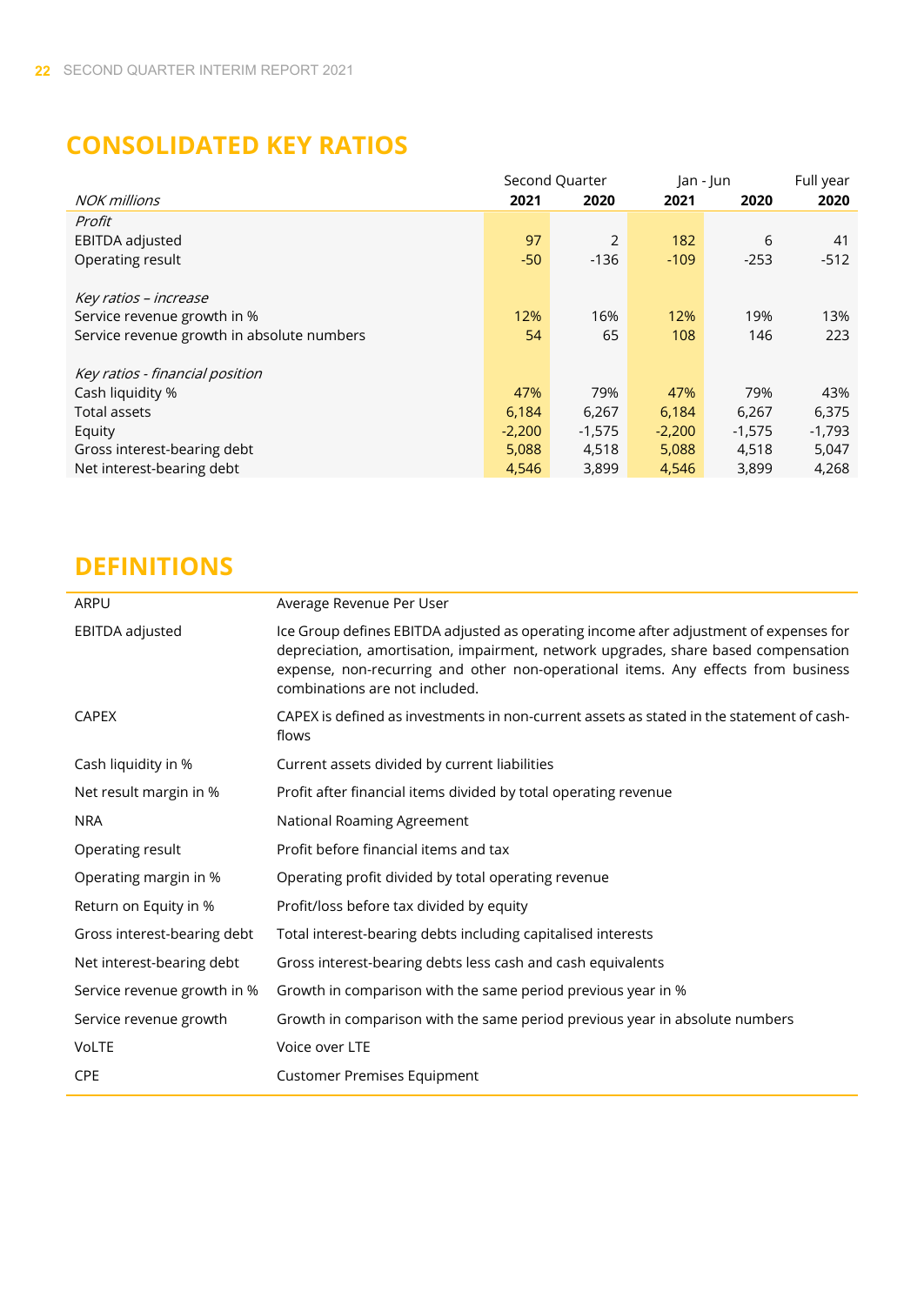## **RESPONSIBILITY STATEMENT**

From the Board of Directors and CEO of Ice Group ASA:

#### **"We confirm to the best of our knowledge that:**

- the consolidated financial statements for the half year 2021 have been prepared in accordance with IFRS as adopted by the EU and IAS 34 Interim Financial Reporting as well as additional information requirements in accordance with the Norwegian Accounting Act

#### **and that**

- the information presented in the financial statements gives a true and fair view of the Group's assets, liabilities, financial position and result for the period viewed in their entirety and that
- the Board of Directors' report gives a true and fair view of the development performance and financial position of the Group and includes a description of the principle risks and uncertainties."

16 August 2021

The Board of Directors of Ice Group ASA

Guillaume d'Hauteville et annour aux comme de la comme de la comme de la comme de la comme de la comme de la co

Chairman of the Board CEO

Mari Thjømøe Mari Thjømøe Hans-Holger Albrecht

Roshanak Lina Motman